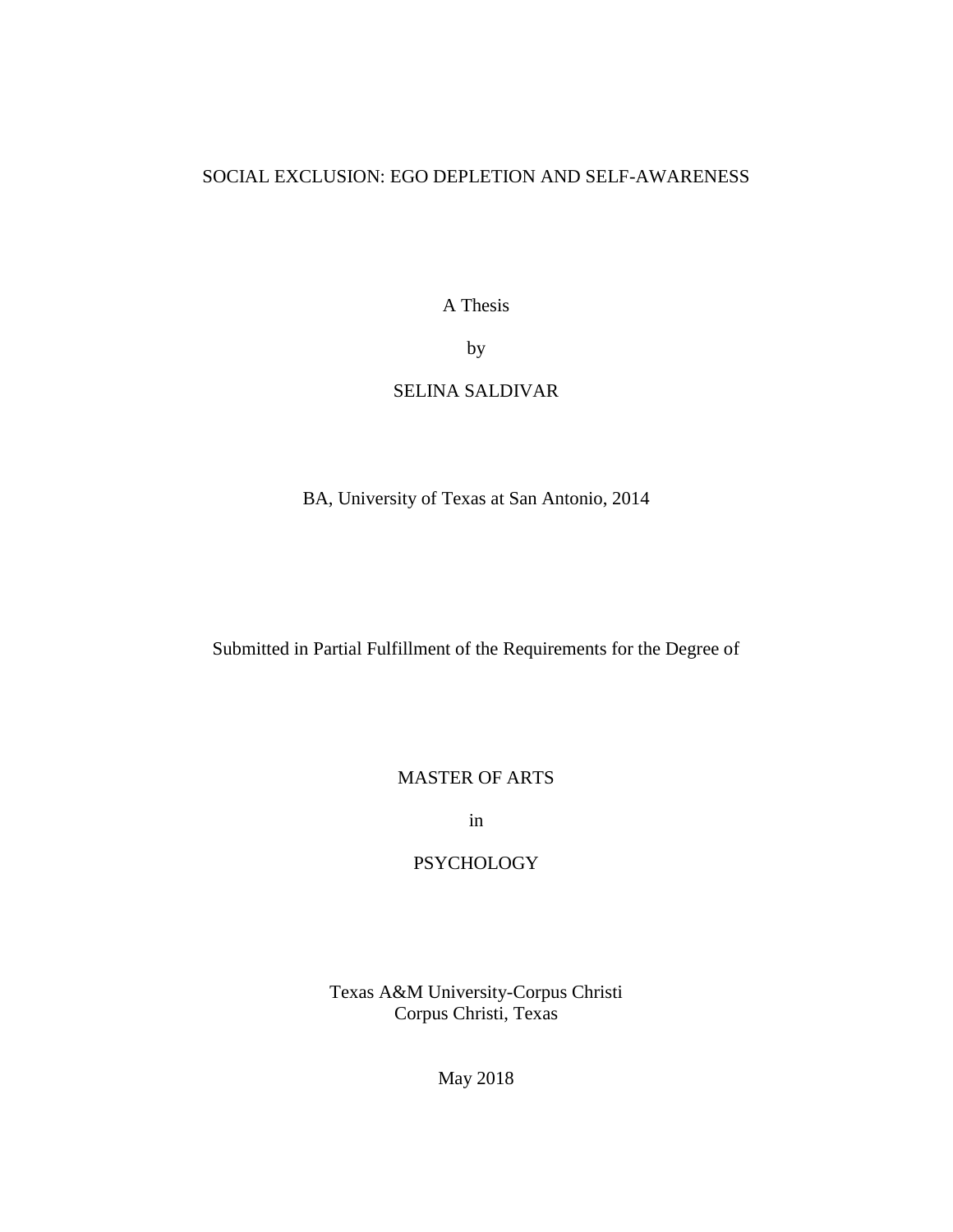© Selina Saldivar

All Rights Reserved

May 2018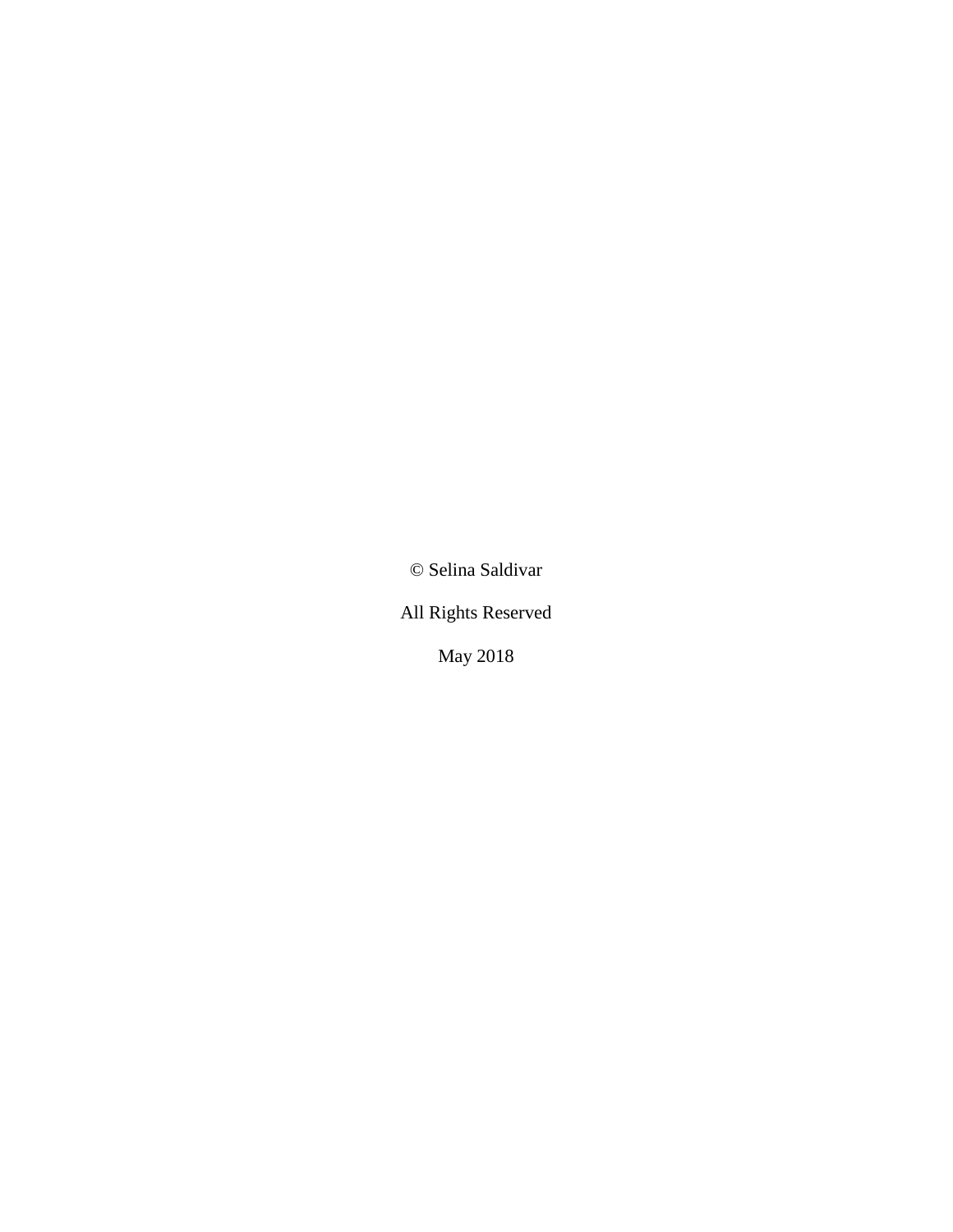# SOCIAL EXCLUSION: EGO DEPLETION AND SELF-AWARENESS

A Thesis

by

# SELINA SALDIVAR

This thesis meets the standards for scope and quality of Texas A&M University-Corpus Christi and is hereby approved.

> Gina A Glanc, Ph.D. Chair

Lisa Comparini, Ph.D. Committee Member

Miguel Moreno, Ph.D. Committee Member

May 2018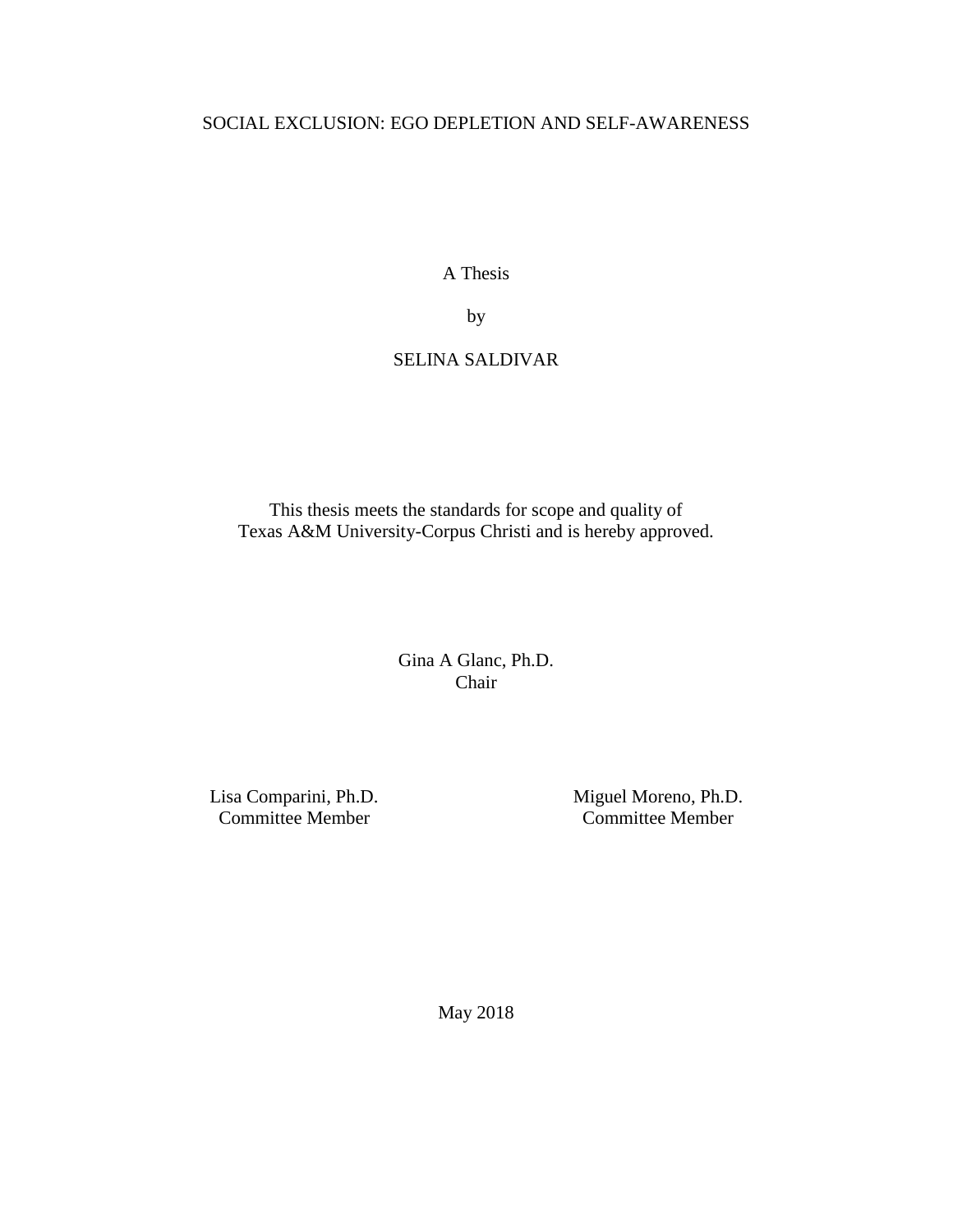### ABSTRACT

Previous research investigating ego depletion has found that self-control actions yield a state of ego depletion. Ego depletion occurs after the reserve of limited resources necessary for self-regulation are depleted (Baumeister, R. F., Bratslavsky, E., Muraven, M., & Tice, D. M., 1998). This study sought to generalize the detrimental effects of ego depletion to cognitive performance and, in addition, determine whether self-awareness would alleviate ego depletion in participants, thereby reducing (or eliminating) it's effect on cognitive performance. The current study utilized three different tasks to elicit ego depletion (control group no ego depletion), difficult math task, or social exclusion task. A self-awareness manipulation was included in the study utilizing two writing assignment (self-awareness prompt or neutral prompt). Results indicated a main effect of ego depletion, indicating that participants within the social exclusion group demonstrated a larger deficit in cognitive task performance than the control group. No interaction was found between the factors, which indicates that self-awareness did not alleviate ego depletion in this study. Future research should investigate ways to alleviate ego depletion or even to strengthen self-control to deflect ego depletion following social exclusion experiences.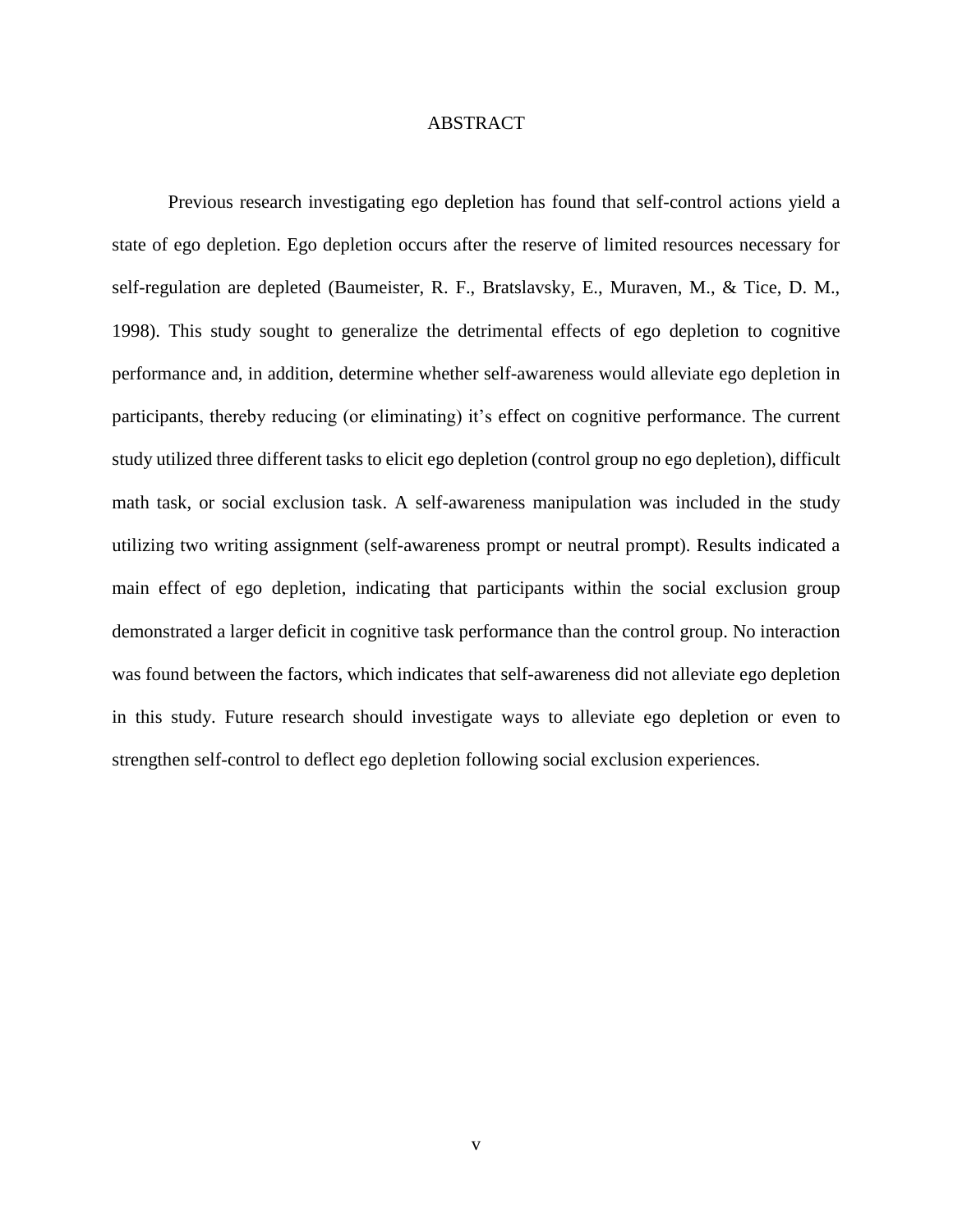| <b>CONTENTS</b> | PAGE |
|-----------------|------|
|                 |      |
|                 |      |
|                 |      |
|                 |      |
|                 |      |
|                 |      |
|                 |      |

# TABLE OF CONTENTS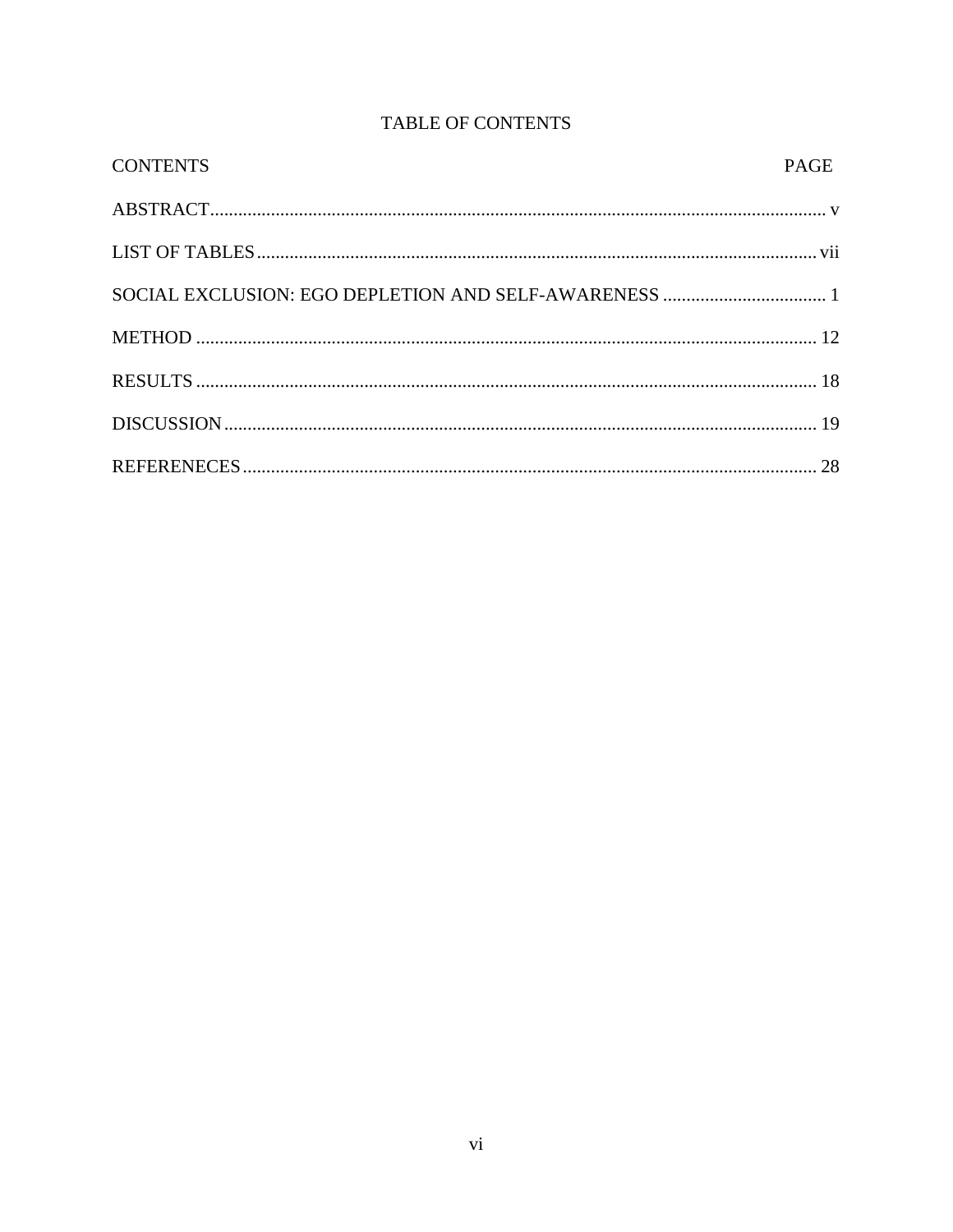# LIST OF TABLES

| <b>TABLES</b>                                                                    | <b>PAGE</b> |
|----------------------------------------------------------------------------------|-------------|
|                                                                                  |             |
| Table 2: Cognitive Performance Between Ego Depletion and Self-Awareness Groups27 |             |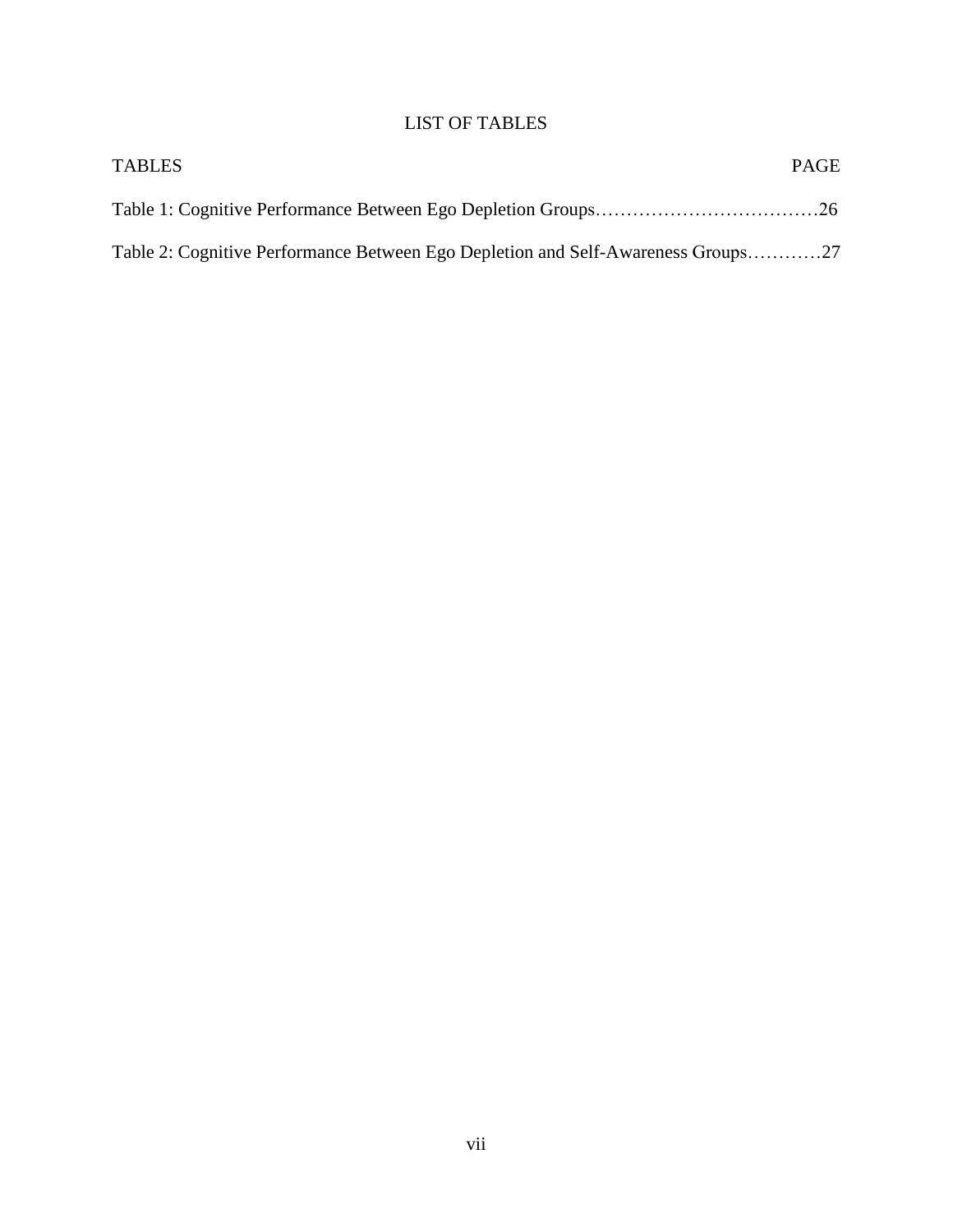### SOCIAL EXCLUSION: EGO DEPLETION AND SELF-AWARENESS

The theory of ego depletion is based on Freud's view that an individual's personality is composed of the id, ego, and superego (Freud, 1960). The portion of the personality that operates on instinctual drives is the id. Freud describes the id as being impulsive and unorganized, and not subject to any logical laws, moral reasoning or the current situation. Achieving what pleases the id as quickly as possible is its only concern (i.e. the "pleasure principle"; Freud, 1965). In order to determine what actions to take in order to satisfy the urges created from the id, the ego uses the reality principle. According to the reality principle, the ego takes into account the pleasure that the action could bring, but chooses a more realistic action (Freud, 1965). Application of the reality principle leads to greater long-term success, although the present pleasure may be postponed (Freud, 1966). As an example, imagine a hungry individual standing in line to order food. Rather than cutting in front of others in line, the individual's ego practices the reality principle. Although waiting for food will postpone the pleasure, the ego reasons that waiting in line will most likely result in food. Actions are determined using the ego by mediating between the id's primal impulses and the realities of the external world.

The interaction between Freud's parts of personality is where the concept of ego depletion arises. Freud explains that the ego operates as a guide to the id. The ego does not prevent the id from achieving its desires but transforms the id's desires into reasonable actions. In order to complete this task, the ego needs energy (Freud, 1960; Muraven, & Baumeister, 2000). Although the source of the mental resource to exercise self-control is never explained, other researchers have demonstrated this concept in previous studies (Baumeister, Bratslavsky, Muraven, & Tice, 1998; Devine, Sedikides, & Fuhrman, 1989; Muraven, & Baumeister, 2000).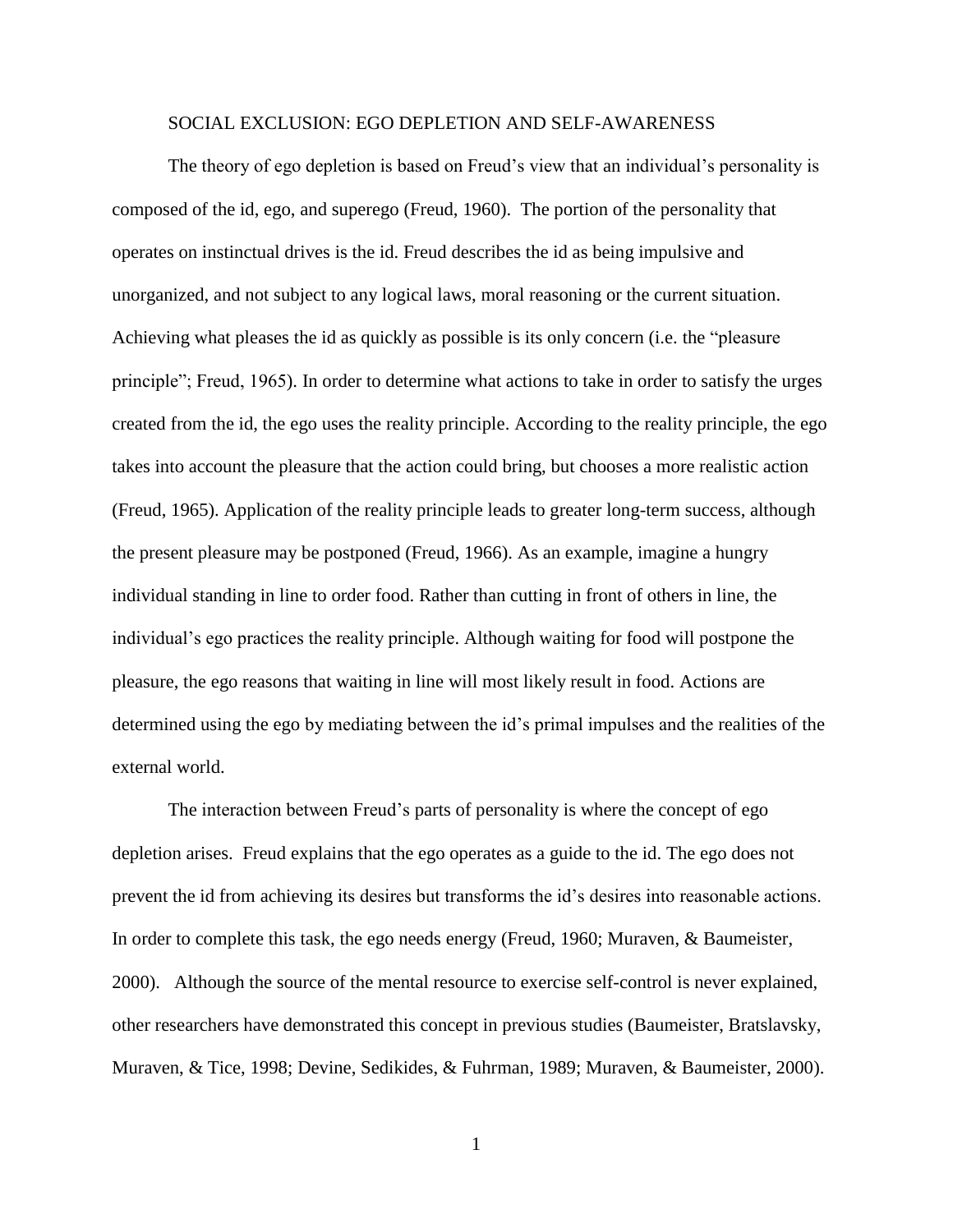The mental resource cannot be measured directly but rather is measured using one task to utilize the resource and a second task to determine if the individual had experienced a decrease in their ability to exercise self-control. Should the individual demonstrate a decrease in performance on the subsequent self-control task then it is inferred that the resource is both limited and diminished. Without the energy provided by these limited mental resources, the ego is not able to exercise control of the id. During instances where the ego struggles with guiding the id's impulses, the individual can behave impulsively and lack self-control, which is evidence of what is known as ego depletion.

Ego depletion refers to the concept that volitional actions require energy from a limited resource. Volitional actions involve the self (ego) taking part in decision-making or selfregulation (Baumeister et al., 1998; Devine et al., 1989; Muraven, & Baumeister, 2000). Baumeister et al. (1998) demonstrated evidence for ego depletion in a study utilizing an impulse control task. Hungry participants were located in a room with freshly baked cookies and radishes. Researchers instructed participants to eat only the cookies, or only the radishes. A third group was not exposed to the food at all and only worked on the puzzle. The group of participants that was instructed to eat only the radishes showed trouble exercising self-regulation when later instructed to complete a difficult puzzle. That is, they spent less time on the difficult puzzle and gave up much sooner, as compared to the groups that consumed the chocolate chip cookies or no food at all. According to Baumeister et al., (1998), the reason participants in the radishes only condition gave up much sooner on the puzzles was due to the participants having to resist temptation. Resisting temptation required the use of some mental resources, thus decreasing the amount that was available to persist in the puzzle task.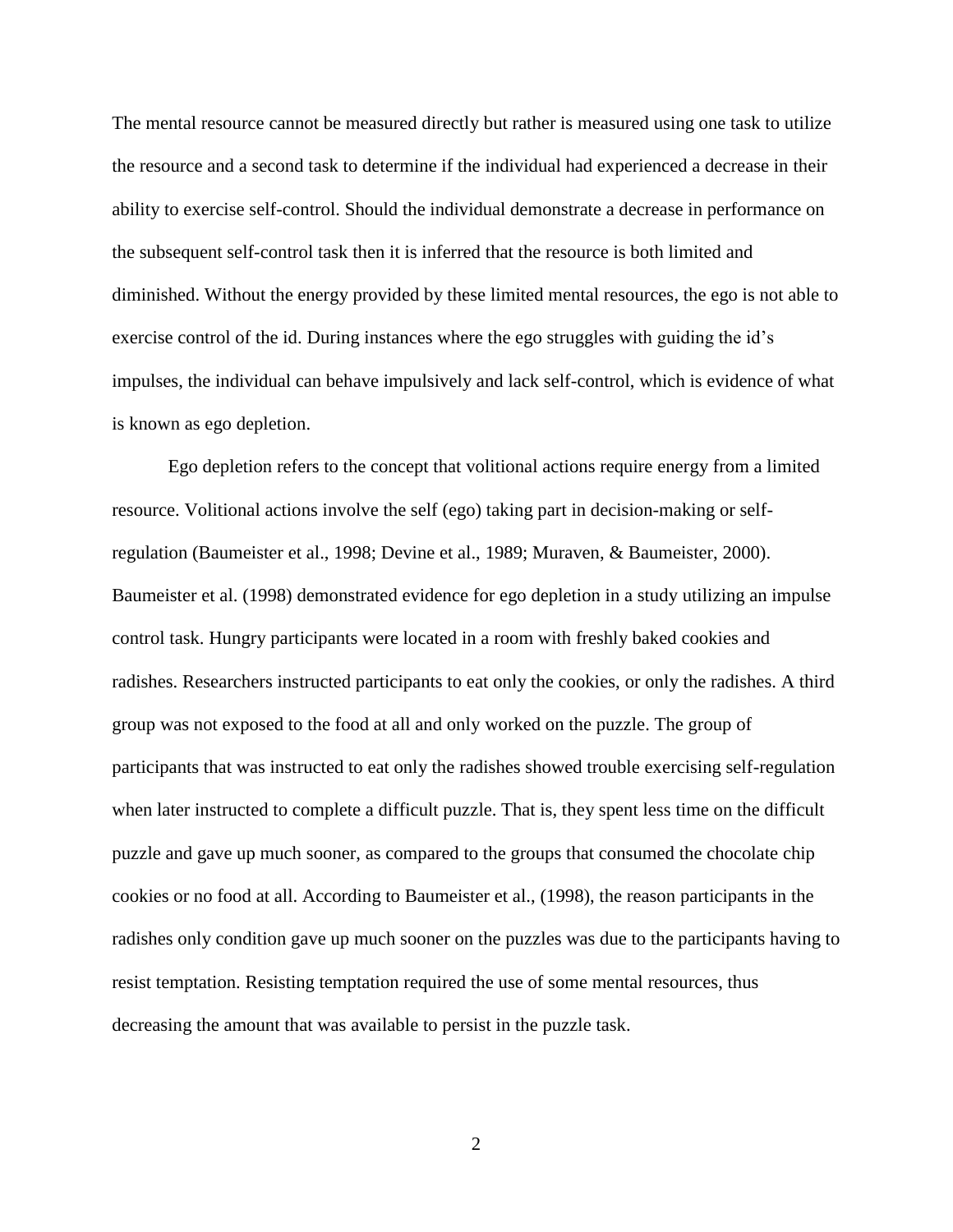Ego depletion has also been found to occur after decision-making (Baumeister et al., 1998; Vohs, Schmeichel, Nelson, Baumeister, Twenge, & Tice, 2008). Vohs, Schmeichel, Nelson, Baumeister, Twenge, and Tice (2008) required participants either to make several decisions about or to rate consumer products prior to drinking a foul-tasting drink. The participants in the first condition were presented with a questionnaire describing a series of consumer products in which they were asked to decide which products they preferred in each category. For example, participants decided which pair of socks they prefer in the sock category of products. They were informed that they would receive a gift based on their preference of products. Participants in the second condition rated each product based on their experiences using them. Participants who rated the products were informed that they would receive a gift determined by the experimenter. The results showed that participants who were required to make preference decisions consumed less of the foul tasting drink as compared to the group who simply rated the products. According to Vohs et al. (2008), consuming the drink required selfcontrol because the drink tasted awful. Participants who did not have to make decisions regarding their preferences still had available resources needed for self-control in order to consume the awful tasting beverage, whereas the group that had to make decisions had depleted more of their resources during the more effortful decision-making task, so they had less selfcontrol in drinking the beverage.

Baumeister et al. (1998) has also demonstrated ego depletion following tasks requiring emotional regulation. The experimenters instructed participants either to show their emotion by crying or laughing freely or to withhold their emotions while viewing a film. Researchers found that participants who were asked to withhold their emotions during the film required more effort to follow the researcher's instruction than the participants who were encouraged to show their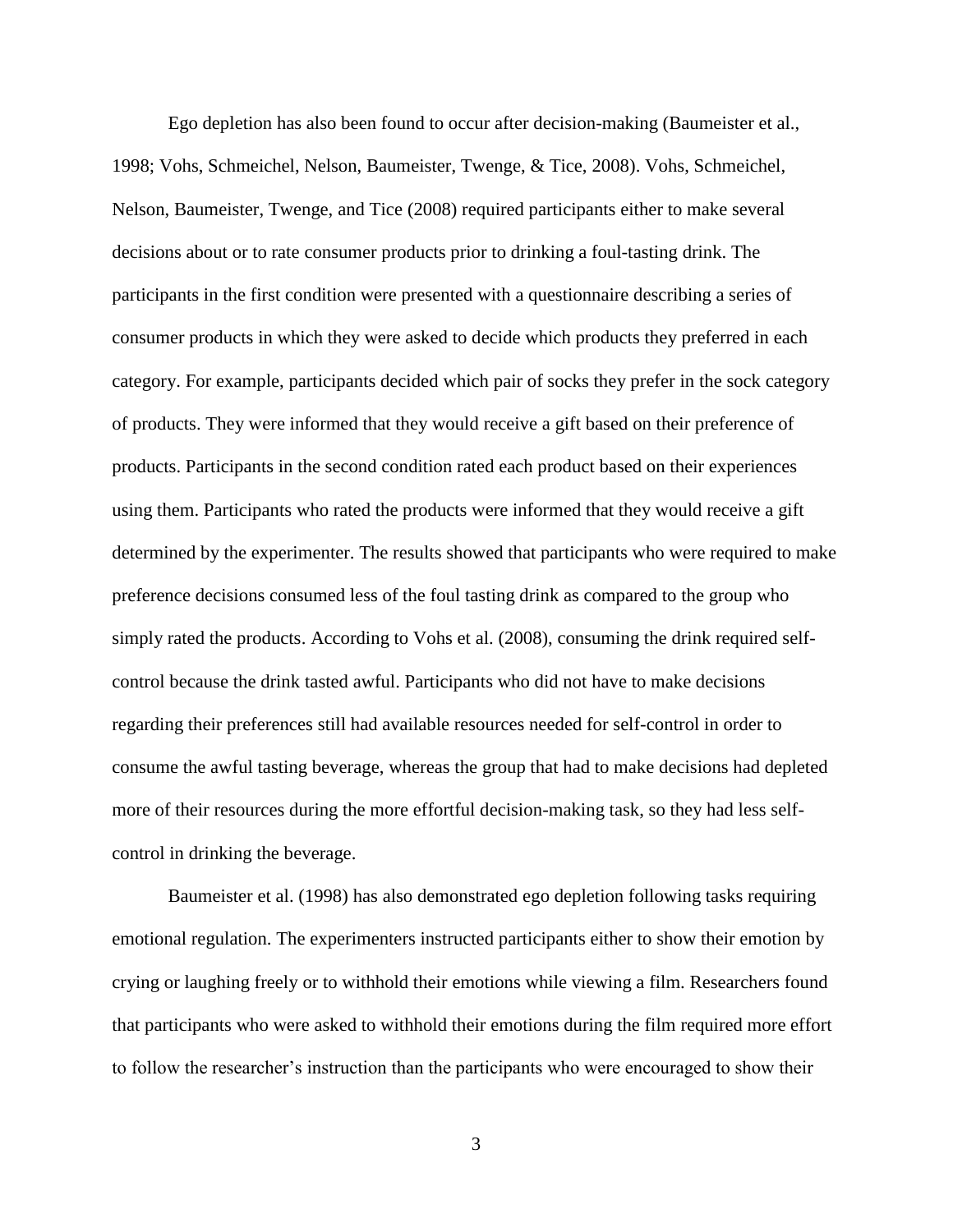emotions during a film. Results showed that the participants instructed to withhold their emotions solved significantly fewer anagram puzzles than the participants that were instructed to display their emotions freely. The researchers suggest that emotional regulation requires resources from the self (ego), thus depleting resources left available for persistence in subsequent tasks.

Other experimental manipulations have also been shown to reduce performance on subsequent activities, one of which is social exclusion. Yan, Zhou, Long, and Ji (2014), have attributed the negative effects of social exclusion to a depletion of limited resources essential for self-control. They found that maladaptive responses to social exclusion occurred in individuals who had experienced impaired self-regulation as demonstrated in ego depleted individuals. The study investigated social exclusion in the workplace. In this study, social exclusion was defined as feeling excluded or ignored by employers or colleagues. Yan et al. (2014) utilized surveys, which asked questions about social exclusion in the participant's previous experiences in the workplace. In this case, social exclusion was measured as the frequency of social exclusion incidences, such as avoiding eye contact as well as conversation with them or becoming silent when they are around was reported. Results showed that individuals reporting higher frequencies of social exclusion incidences demonstrated an increased number of counterproductive behaviors in the workplace, such as increased aggression and avoidance of responsibility, as compared to individuals who reported fewer incidences of social exclusion in the workplace. The researchers suggest that because the socially excluded individuals spent more resources regulating their emotions, the resources were not available to regulate their counterproductive behaviors.

Risky decision-making has been found to be linked to social exclusion (Baumeister, Twenge, & Nuss, 2002; Ciarocco, Sommor, & Bauimester, 2001; Devine et al., 1989). In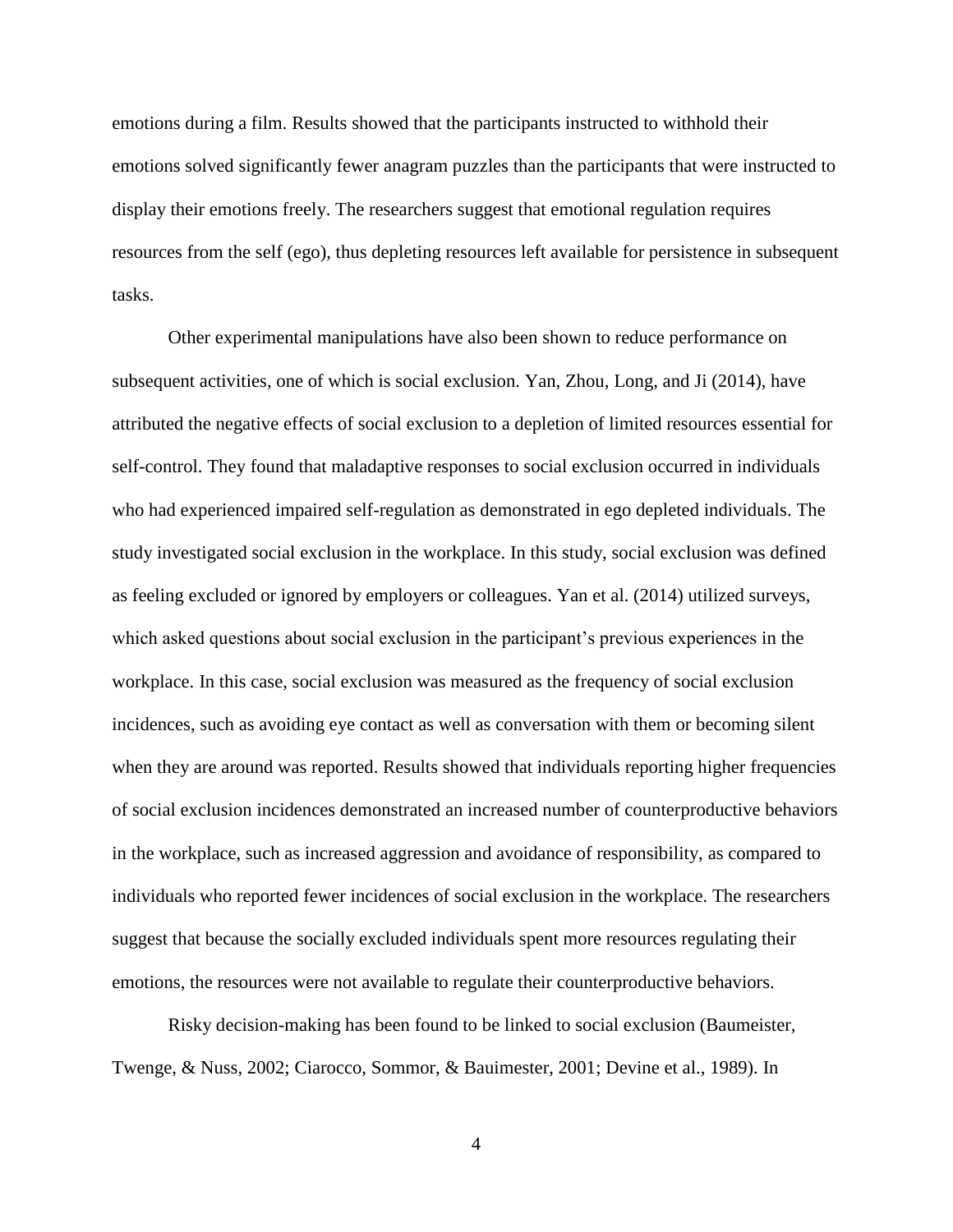Twenge, Cantanese, and Baumeister's (2002) study, researchers had participants complete the Eysenck Personality Questionnaire. The researchers then provided the participant accurate feedback regarding their level of extroversion based on the survey, along with fictitious feedback regarding their future personality. The feedback indicated that, in the future, the participants would either 1) end up alone later in life, 2) be accepted by their friends and family, or 3) be involved in many accidents. Participants were randomly assigned to the three different fictitious feedback conditions. Following feedback, the participants were instructed to decide which lottery they would prefer to enter. The researcher explained to the participants, prior to deciding, that after the study the participants would be entered into the lottery they preferred. The two lotteries included either a high-risk option or a low risk option. In the high-risk lottery, the possibility of "winning", that is, receiving a twenty-five dollar monetary reward, was 2%, with a 98% chance of "losing", that is hearing an unpleasant screeching noise, which was a 3 minute long tape that played the sound of "fingernails scraping on a chalkboard," (Twenge et al., 2002, pp. 609). In the low risk lottery, the possibility of winning a two dollar monetary reward was 70%, with a 30% chance of losing and hearing the screeching noise. According to the researchers, the best lottery to be placed in was the low risk lottery, as participants were most likely to receive some money and less likely to be required to listen to the screeching sound. However, results demonstrated that individuals who anticipated being alone in the future were found to take more risks, with a higher possibility of negative outcomes, as compared to individuals who anticipated being accepted by others in the future (Duclos, Wan, & Jiang, 2013; Twenge et al., 2002). Further investigation using post-experimental questioning found that individuals who anticipated being alone in the future did not make the high-risk choice because of the increased possibility of the negative outcome. Instead, they indicated that they selected the high-risk choice due to the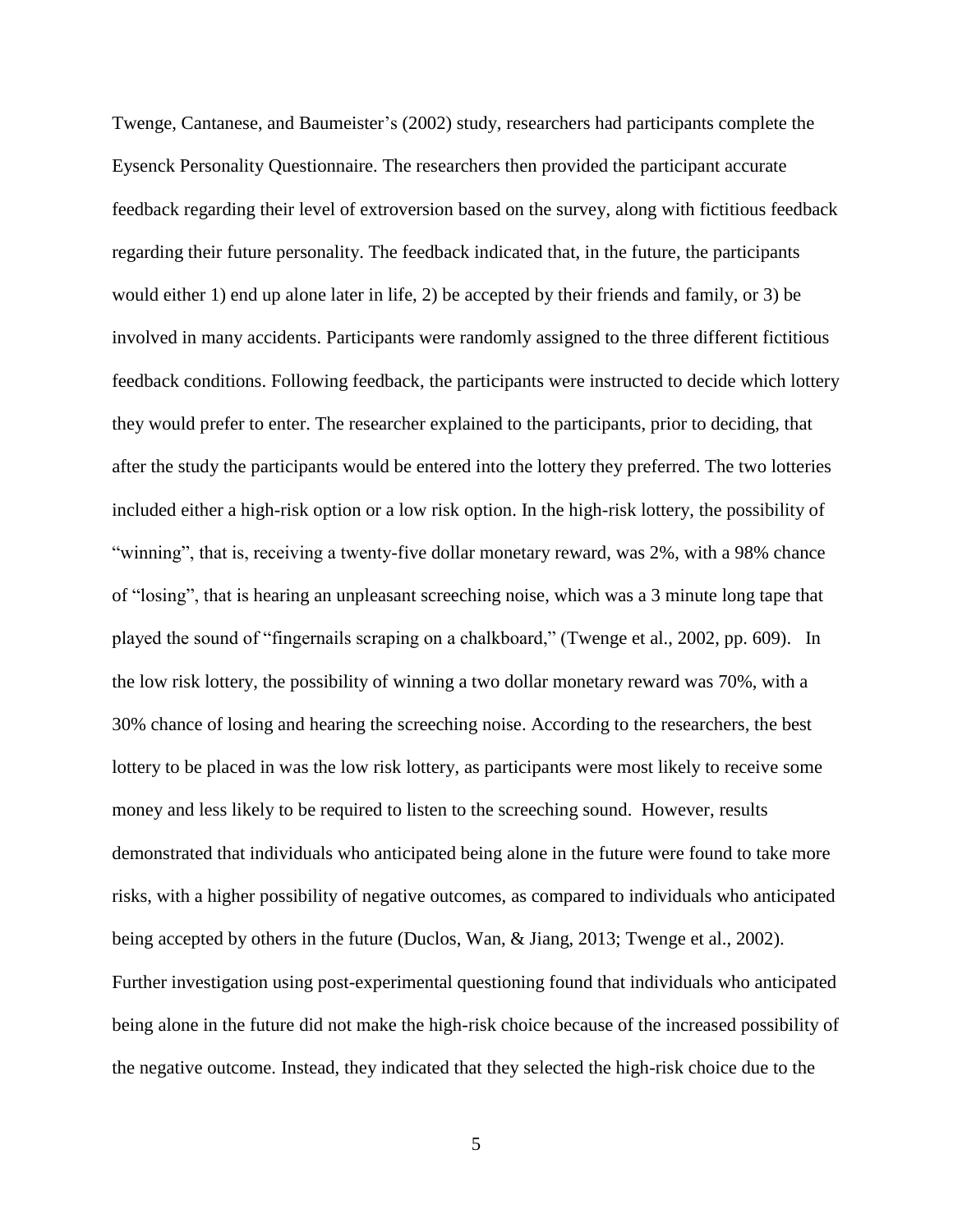award being twenty-five dollars instead of two dollars. Participants who were informed that they would be alone in the future wanted to win the largest amount of money, even though the possibility of winning the monetary reward was reduced. Additional research has found that social exclusion can lead to other undesirable behaviors as well, including increased aggression, decreased prosocial behavior, increased unhealthy choices, and reduced performance on cognitive tasks (Baumeister, DeWall, Ciarocco, & Twenge, 2005; DeWall, Twenge, Gitter, & Baumeister, 2009; Twenge, Baumeister, DeWall, Ciarocco, & Bartels, 2007; Twenge, Baumeister, Tice, & Stucke, 2001).

As demonstrated above, the anticipation of being alone in the future has been found to have negative effects on cognitive abilities. Baumeister et al. (2002) investigated whether the anticipation of being alone in the future had a greater impact on memory recall or reasoning abilities. As in previous studies, their manipulation of social exclusion in the experimental conditions included giving fictitious feedback to participants after they had completed the Eysenck Personality Questionnaire. Participants were randomly assigned to one of three conditions, in which they were informed that they were 1) most likely to be alone in the future, 2) were likely to have many relationships in the future, or 3) were likely to experience many accidents in the future. According to the study, participants were presented with accurate feedback pertaining to their level of extraversion. Additionally, those in the alone in the future condition were informed "that once the person is past the age at which people are constantly forming new friendships, their current friends would drift apart and not be replaced" (Baumeister et al. 2002 pp. 819). Following feedback, participants either completed problems from the analytical section of the GRE, in which they had twelve minutes to complete twelve questions, or completed a recollection task, in which participants were asked to memorize 15 nonsense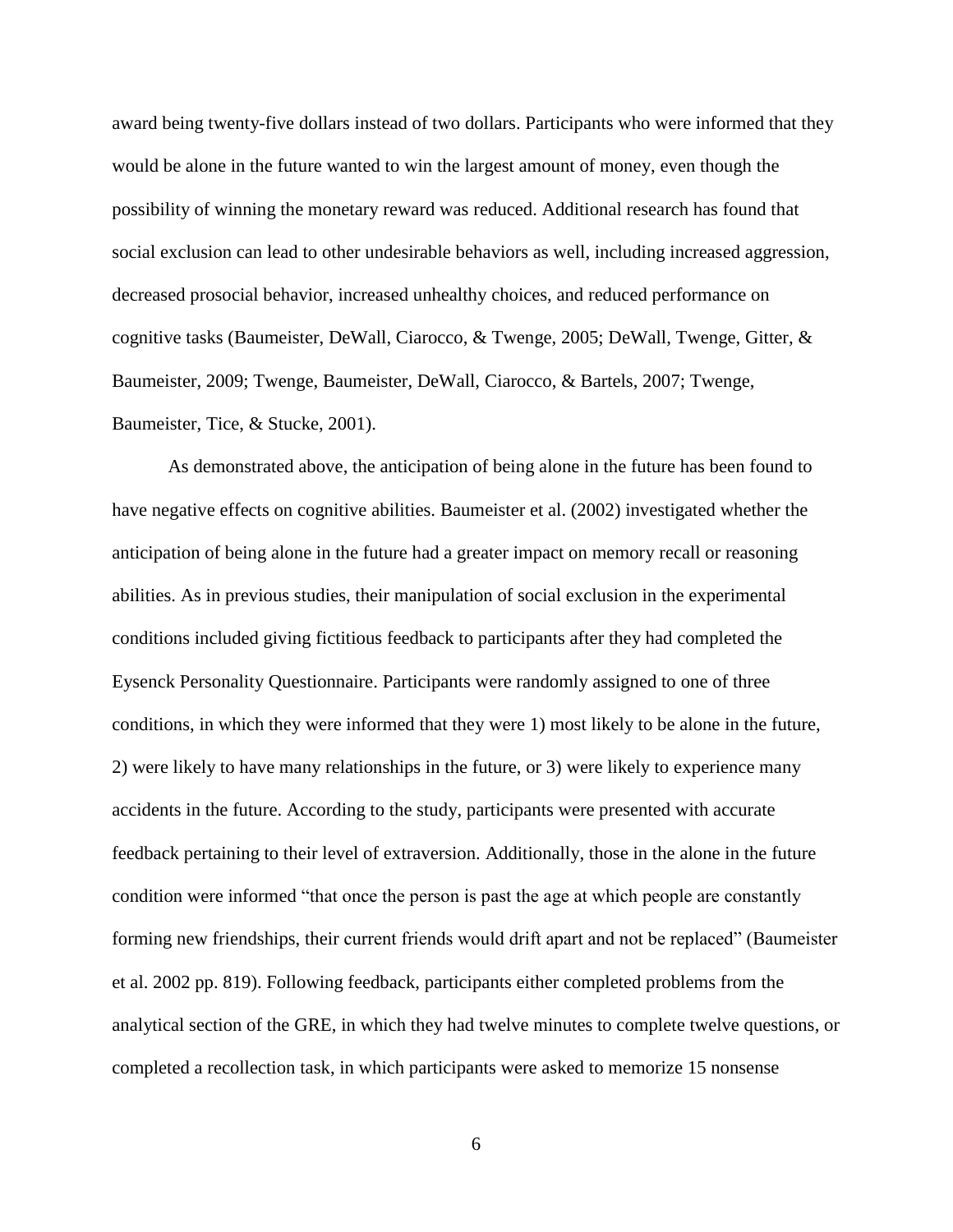syllables in 60 seconds, then complete math problems for ninety seconds (the math problems were a filler task). Results found that participants who were informed that they would be alone in the future accurately completed fewer GRE questions compared to the participants who were informed that they would have many relationships in the future or the participants who were informed that they would experience many accidents in the future. In the nonsense syllable task, there was no difference between participants' in their ability to correctly recall nonsense syllables. According to Baumeister et al. (2002), the results indicate that analytical reasoning requires higher functions of thinking. These higher functions require resources that have been depleted by the need to regulate emotions created by receiving false aloneness feedback prior to completing the analytical task. Yet this effect was not found in participants who received the fictitious feedback that the participant would experience many accidents in the future. However, participants who were informed that they would be alone in the future were found to report a lack of emotion toward the fictitious news compared to the participants who were informed they would be experience many accidents. The lack of accurately completed GRE questions is attributed to an impairment of higher functions due to the participant suppressing their emotions.

Gardner, Pickett, and Brewer (2010) investigated the influence of social exclusion on selective memory utilizing a chatroom simulation to manipulate social exclusion. Participants participated in one of three social chatroom experiences, in which they experienced 1) socially acceptation 2) interpersonal rejection, or 3) collective rejection. Participants were informed that they would be participating in a chatroom with four other participants located in a different area on campus. The socially accepted chatroom included confederates who acknowledging the participant's responses. Participants within the interpersonal rejection chatroom were ignored by the confederates who chatted in groups of two. The collective rejection chatroom confederates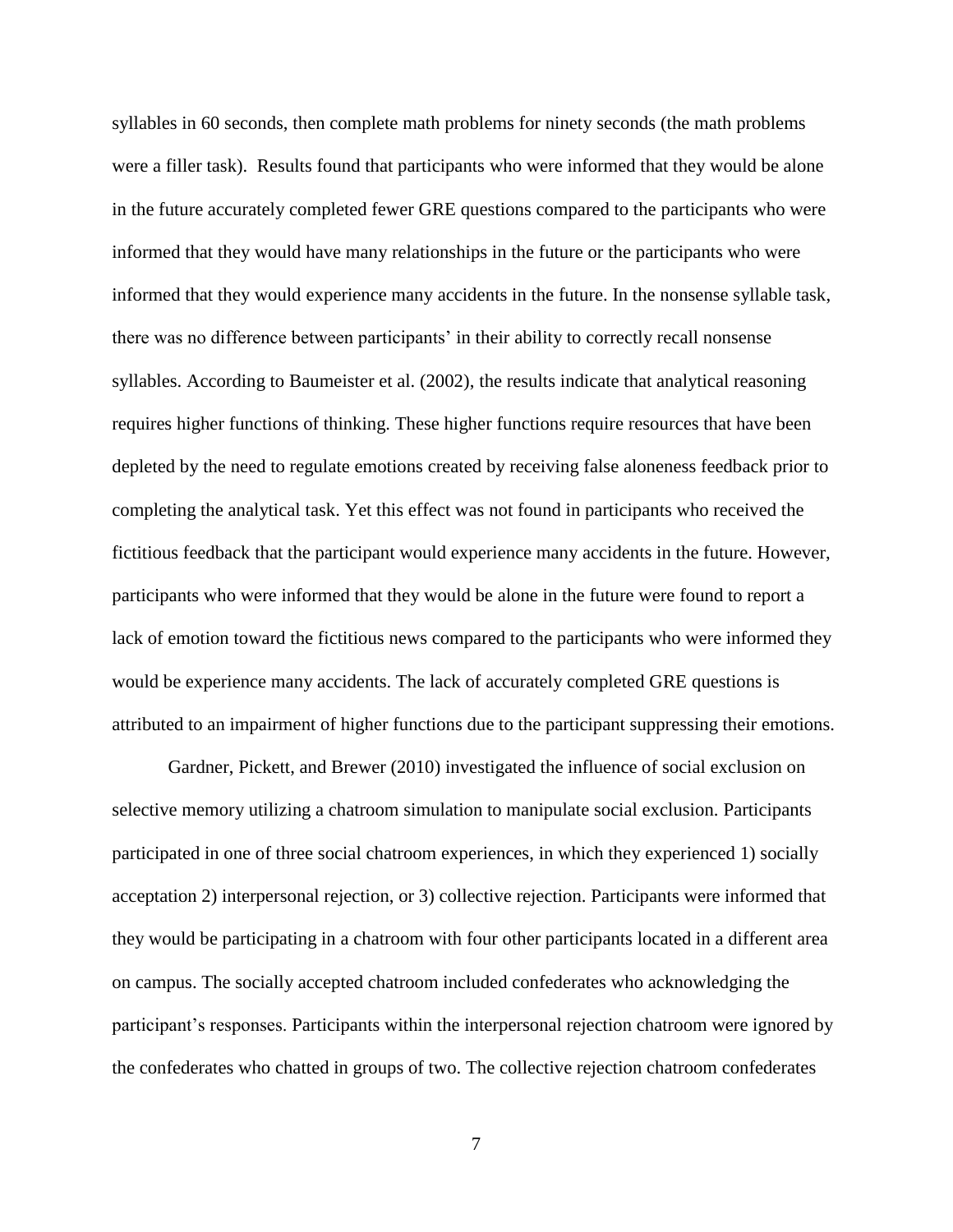discussed a common interest that the participants did not share. Following the social experience manipulation, researchers asked participants to answer questions related to their cover story discussing the formation of impression in the chatroom as well the PANAS mood scale. Subsequently, four days of diary entries were read by the participants containing seven types of entries: (individual, relational, collective) x (negative, positive) and one neutral filler per day. Questions pertaining to the formation of impressions based on the entries the participants had reviewed were asked to evade suspicion of the study's true purpose. Afterwards, participants were instructed to recall the diary entries. The researchers found that in both the rejection conditions participants recalled more social events than those in the socially accepted condition.

Private self-awareness occurs when the individual becomes aware of his/her internal feelings and beliefs (Hess & Pickett, 2010). This self-awareness has been found to influence participants to change their behavior in order to meet internalized ideals and beliefs about themselves (Hess & Pickett, 2010; Froming, Walker, & Lopyan, 1982; Vallacher & Solodky, 1979). Self-awareness has also been found to decrease the impact on physical and pain stamina in individuals who have experienced ego depletion (Alberts, Martijn, & de Vries, 2011; Schmeichel & Vohs, 2009). Alberts et al.'s (2011) study required participants to use a handgrip to grasp a coin until the coin fell. According to Alberts et al., (2011), the handgrip task was used to measure the individual's self-control. Over a period of persistent squeezing the individual will want to release their grip, as their hand will start to feel pain. Following the handgrip task, some participants then completed a task made up of difficult math calculations while distracting noises were played in the background. This additional task was designed to further deplete their resources. Other participants were instructed to complete easy math calculations with no distracting sounds. Following the additional math task, the researchers then induced self-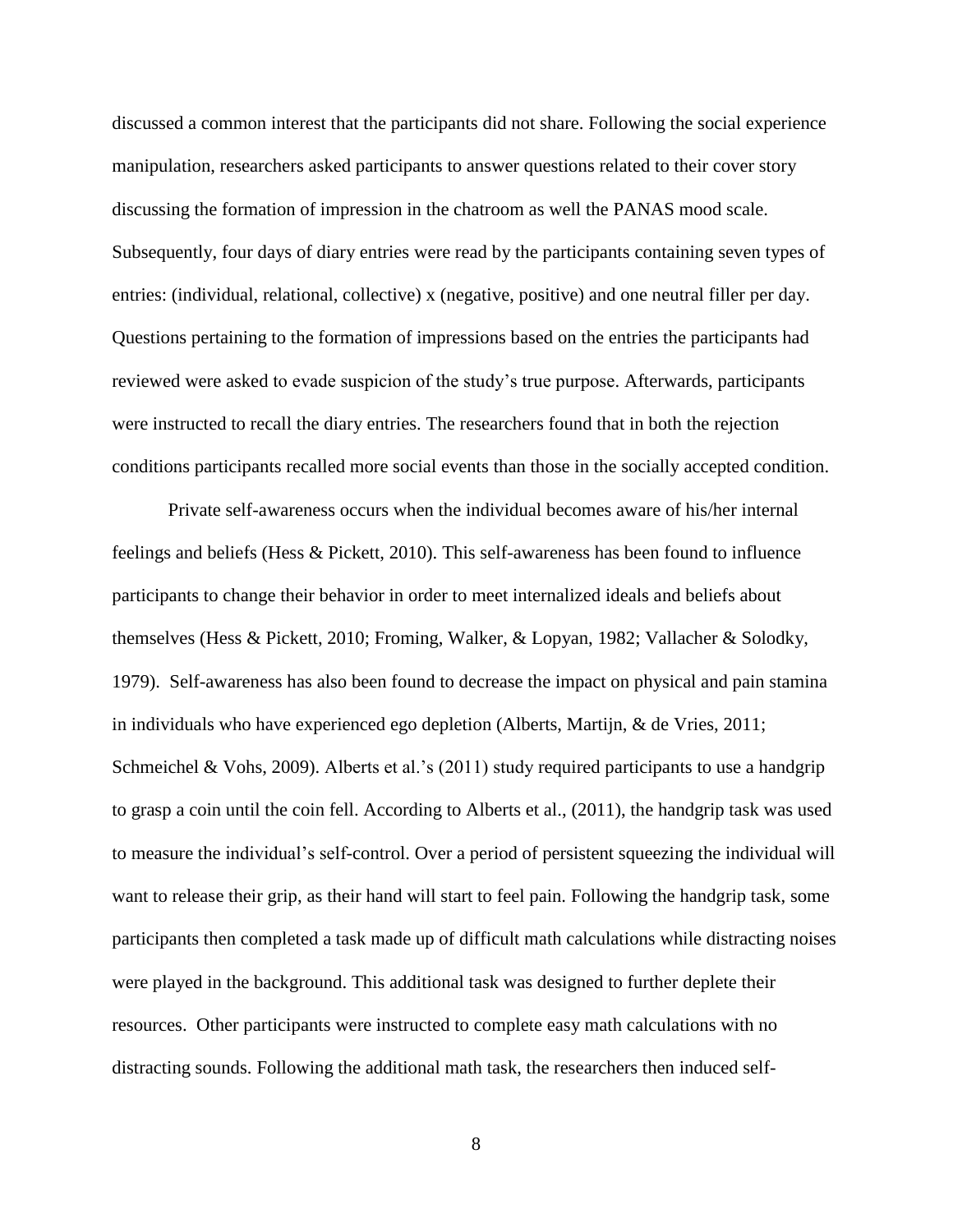awareness in one group of participants by requiring them to unscramble sentences beginning with "I", while the control group unscrambled sentences that did not include the word "I." The pronoun "I" in the sentences were used as a priming method. At the end of the study, participants completed a second handgrip task, the results from which were then compared with those from the initial handgrip task. Participants who were made self-aware following ego depletion were found to grip the handgrip longer at the end of the study than ego depleted individuals that were not made self-aware. Alberts et al. (2011) concluded that the introduction of the word "I" induced self-awareness, which countered the effect of ego depletion and led to better performance on the handgrip task.

In another study, Schmeichel and Vohs (2009) required participants to complete an ego depleting writing task and an additional writing assignment to increase the participants' selfawareness. During the ego depleting writing task, experimenters instructed some participants to exercise self-control by writing about a "recent trip you have taken. It may be a trip to the store, to Ohio, or another country – wherever!" (Schmeichel &Vohs, 2009, pp. 772), with a restriction on the letters the participants were allowed to use. For example, participants were instructed to avoid using words requiring the letters "a" or "n." A second group of participants were given the same writing prompt without any letter restrictions. Following the writing task, participants ranked a list of 11 different values and personal characteristics (attractiveness, creativity, family relations, athletics etc.) in order of importance to the participant. Following the ranking of values, the participants were instructed to complete another writing task using a different writing prompt for the self-awareness writing task. Some of the participants were made self-aware by requiring self-reflection of positive internalized aspects of themselves in order to rank the different values. For example, participants were required to explain, in writing, why they chose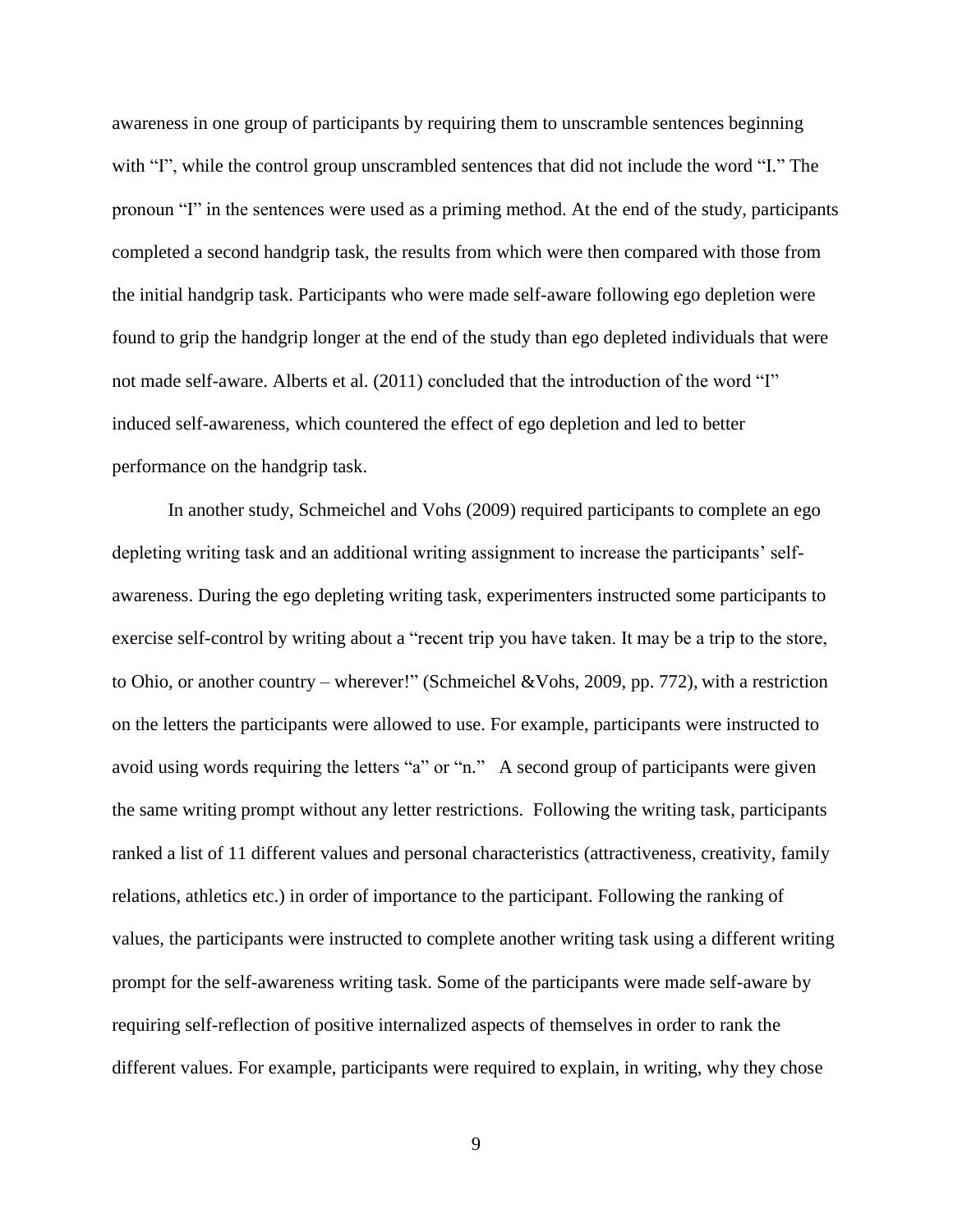to rank the values in that order in terms of how important those values are to themselves. The remaining participants were part of the non-self-aware group, which was asked to describe the importance of their ranked values in terms of the perceived importance of those values to other college students. Following this second writing task about values, participants were required to immerse their hand into cold water until the participants could no longer withstand the pain. Schmeichel and Vohs (2009) found that non-self-aware participants who experienced ego depletion by being restricted in letter use in the first writing task had a lower pain tolerance; they immersed their hands in the cold water for a shorter period. However, ego depleted participants who wrote about the values they ranked in terms of themselves and were made self-aware immersed their hands in the cold water as long as non-ego depleted participants did. The study found that ego depleted participants who completed the self-awareness task had a higher pain tolerance than the ego depleted participants who did not complete the self-awareness task.

Some studies have demonstrated the effects of self-awareness on social exclusion in regard to avoidance behavior (Baumeister, 1990; Twenge Catanese, & Baumeister, 2003). In addition to the results mentioned previously, Twenge et al. (2003) also found that participants who were predicted to be alone in the future tended to evade situations that may induce selfawareness. Individuals who are socially excluded avoid self-awareness because the individual does not want to focus on himself or herself. During social exclusion the individual wants to avoid focusing on the thought of not belonging or being undesirable to others. As before, Twenge et al. (2003) informed participants that they a) would be alone in the future, b) be accepted by their friends and family, c) experience many accidents in the future, or d) were given no feedback following completion of the Eysenck Personality Questionnaire. Participants were then informed that they would be taking part in a second, unrelated experiment. The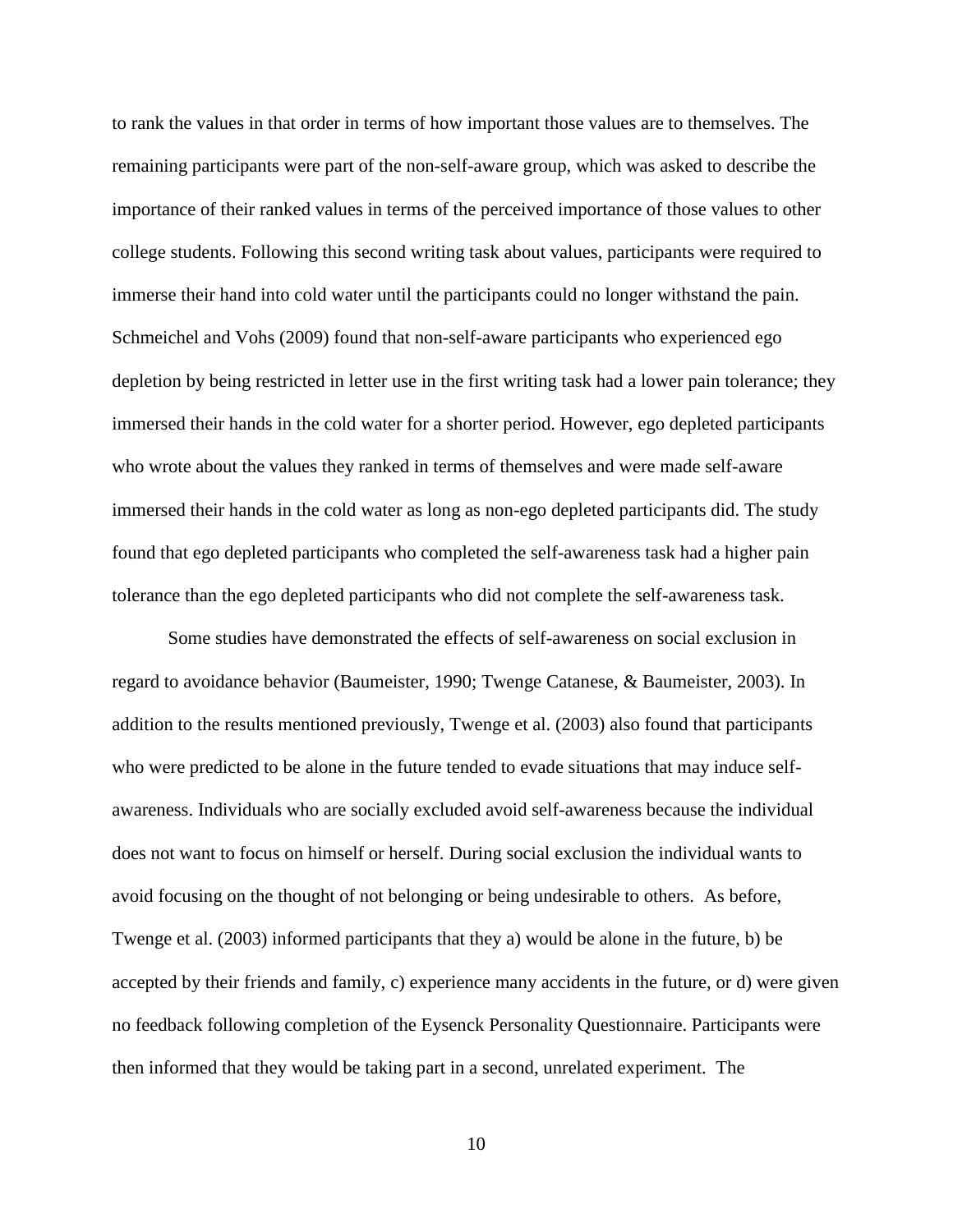experimenter led participants to a second room and instructed them to take a seat while the experimenter went to look for a colleague. In the room there were two chairs. One chair faced a mirror and the other chair faced a wall. The participants were discouraged from moving the chairs by a sign that read "Do not move" (Twenge et al., 2003, pp. 610). Once the experimenter returned, the participants were instructed to complete a questionnaire about their seating choice. The researchers found that participants who were informed that they would most likely be alone in the future chose to sit facing away from the mirror compared to the other conditions. All but one of the participants who were informed that they would be alone in the future sat in the chair facing the wall. The participants in the other conditions had an equal distribution of participants seating in the chair facing the wall or toward the mirror. Twenge et al. (2003) confirmed their hypothesis that participants who anticipated being alone in the future (i.e., were social excluded) would avoid becoming socially aware by choosing the seat which was not facing the mirror. Individuals avoid being socially aware in order to avoid viewing individual shortcomings as a product of themselves (Baumeister, 1990).

Although it has been well documented that inducing self-awareness can alleviate the effects caused by the ego depletion, few studies in the literature have investigated whether inducing self-awareness after experiencing social rejection would have a similar effect on cognitive performance as inducing self-awareness has on other forms of ego depletion. The proposed study investigated the relationship between ego depletion and self-awareness by comparing differences in cognitive performance between two different ego depletion tasks, as well as a control group with no ego depletion, when participants are made self-aware. Selfawareness within this study was induced to yield an awareness of one's self and require participants to reflect on themselves. The current study utilized a writing assignment similar to a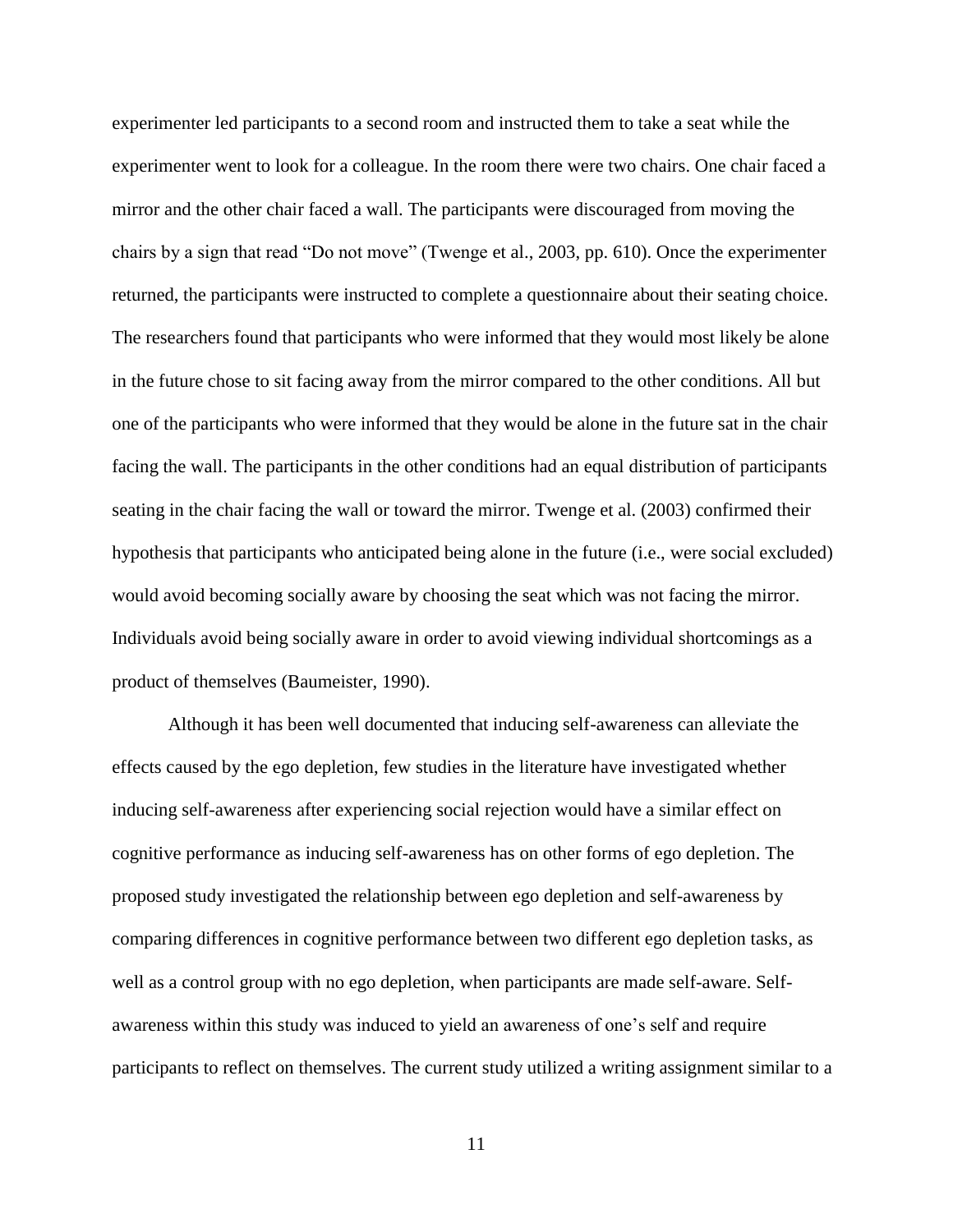method used by Vohs and Schmeichel (2009) in which participants ranked values then wrote about the importance of those values to themselves. My current study's manipulation of selfawareness did vary based on the writing prompt. The current writing prompt would require participants to reflect on aspects of themselves as they think about who they are currently and who they would like to be in the future. Accuracy rate on the cognitive task was used as a measure of cognitive performance within this study. The cognitive task was comprised of 13 analytical/reasoning questions. The main purpose of this study was to investigate whether a difference between cognitive performance among different ego depletion conditions would occur. The authors hypothesize that a difference in cognitive performance would occur across different forms of ego depletion tasks. Participants in the ego depletion groups will have a lower accuracy rate compared to the control group. An additional purpose of the current study was to attempt to determine whether self-awareness has a larger positive effect on the participant's cognitive performance after completing one of two different ego depleting tasks. The two different ego depletion tasks will include a social exclusion task and a difficult math task that requires attentional control. The authors hypothesized that self-awareness should counteract the effects of ego-depletion for the participants completing the ego depletion tasks.

#### **METHOD**

The current study was designed to investigate whether a state of ego depletion would impair cognitive performance. In addition, the authors questioned if self-awareness might be a mitigating factor. The study consisted of three phases. Phase 1 required participants to complete a task that requires self-regulation to induce ego depletion. Two different forms of ego depletion tasks demanding self-regulation were used to induce a state of ego depletion. The difficult math task included addition problem in which distracting audio was played as participants completed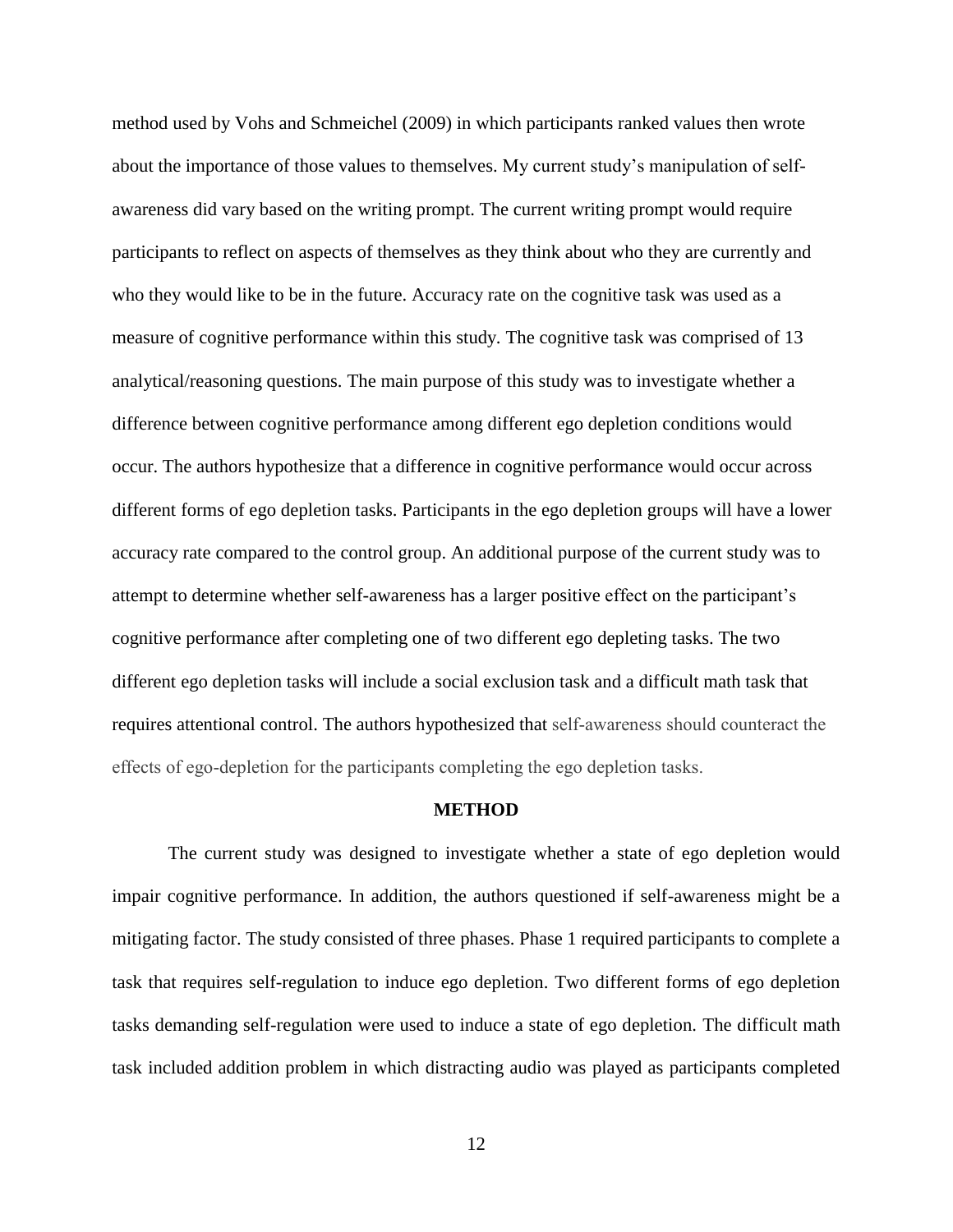the problems requiring participants to regulate their attention as they completed mental math problems. The second ego depletion task was the social exclusion chatroom task in which participants communicated within a chatroom simulation with fictional confederates who excluded them from the chatroom conversation. In addition, a control group was included wherein participants did not complete an ego depleting task. Phase 2 manipulated self-awareness using a writing assignment utilizing two different prompts. In phase 3 cognitive performance was assessed using thirteen analytical/reasoning questions.

## **Participants**

Eighty-five undergraduate students from TAMUCC were recruited through their undergraduate psychology courses to participant in this study.

### **Materials**

**Chatroom simulation.** The chatroom condition utilized a chatroom simulation. Visual Basic Studio was used to simulate a chatroom on a computer. A program was created to imitate a chatroom conversation among the participant and two imaginary confederates. The script began with the participant and the confederate greeting each other, and progressed to the confederates responding to each other, while ignoring the participant.

**Difficult math task.** The difficult math task utilized the original stimuli as used by Alberts et al. (2011). One hundred addition problems were presented on a computer using E-PRIME. An mp3 file playing on a speaker was played loud enough for all participants to hear. The audio repeated the numbers "1" and "2" randomly for eight minutes. Distracting audio was played during the difficult math task to require the participant to regulate their attention, resulting in ego depletion.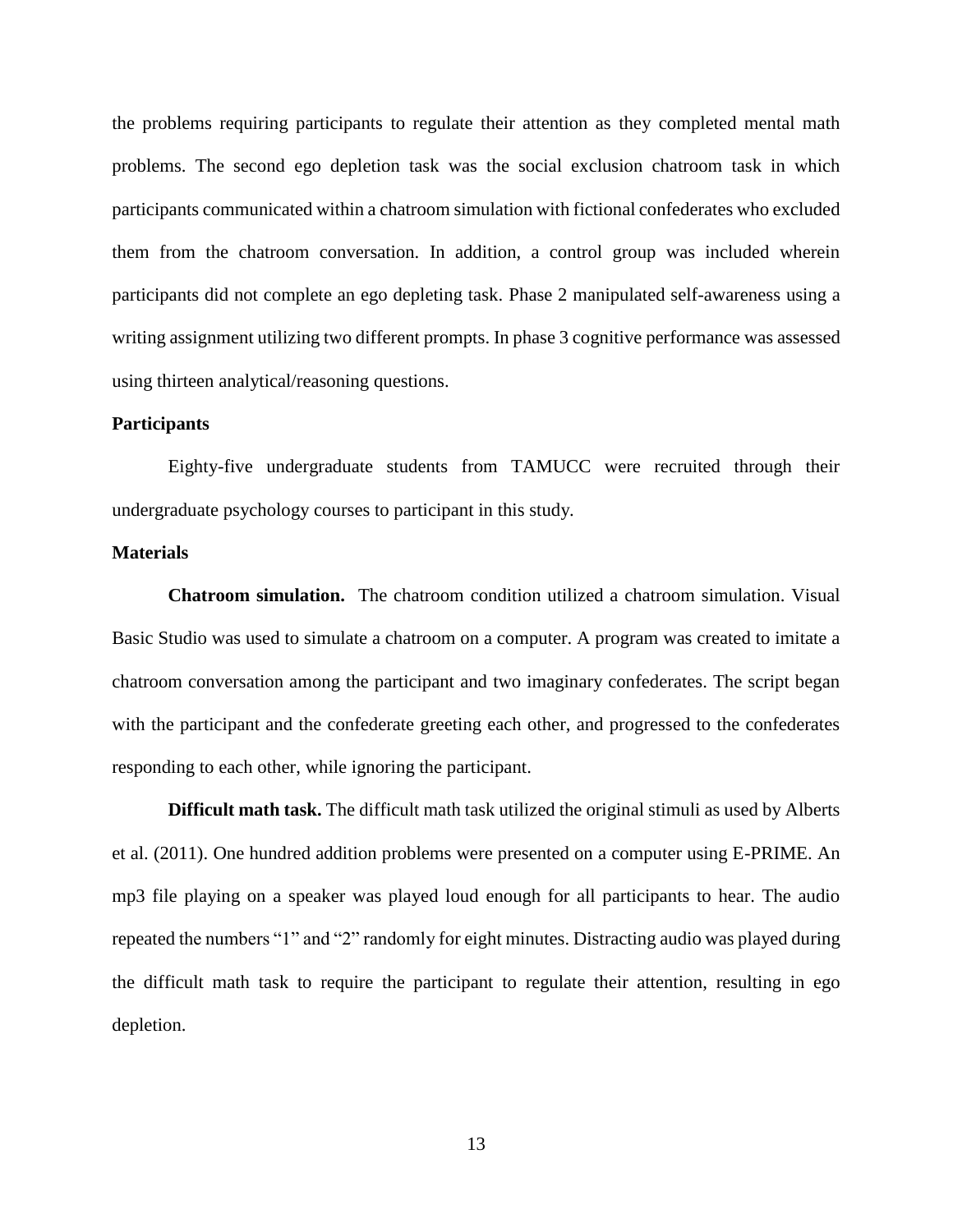**GRE questions.** Thirteen analytical/reasoning GRE questions were used to measure cognitive performance. The GRE questions were the same questions used by Schmeichel, Vohs, and Baumeister (2003). In order to answer the GRE questions, the participants were required to use logic and reasoning to create mental models using the sets of postulates provided by the questions. Thirteen logic/reasoning questions were included in the cognitive task.

# **Design**

A 3x2 between subjects factorial design was used for this study, including ego depletion and self-awareness as independent variables. The dependent variable measured was accuracy on the cognitive performance task.

### **Procedures**

**Waiting room.** Upon arrival, all participants met in a waiting area. In this area, all participants were given instructions regarding the study and provided with an informed consent form to review and sign.

Participants were then randomly assigned to groups. Participants assigned to the control group (no ego depletion) were told they would be completing a few tasks on a computer in a computer lab and were asked to wait until they are told to begin the study before starting. Before leaving participants were asked to review the consent form discussing the tasks and risks. The two ego depletion conditions were given similar instructions as the control group with the exception that participants assigned to the difficult math condition were told they would complete a math task while participants assigned to the chatroom group were told that would be participating in chatroom with three other participants who would be using computers in a different room. The social exclusion chatroom group, difficult math group, and the control group (given no ego depletion task) did not meet each other, in order to prevent interactions.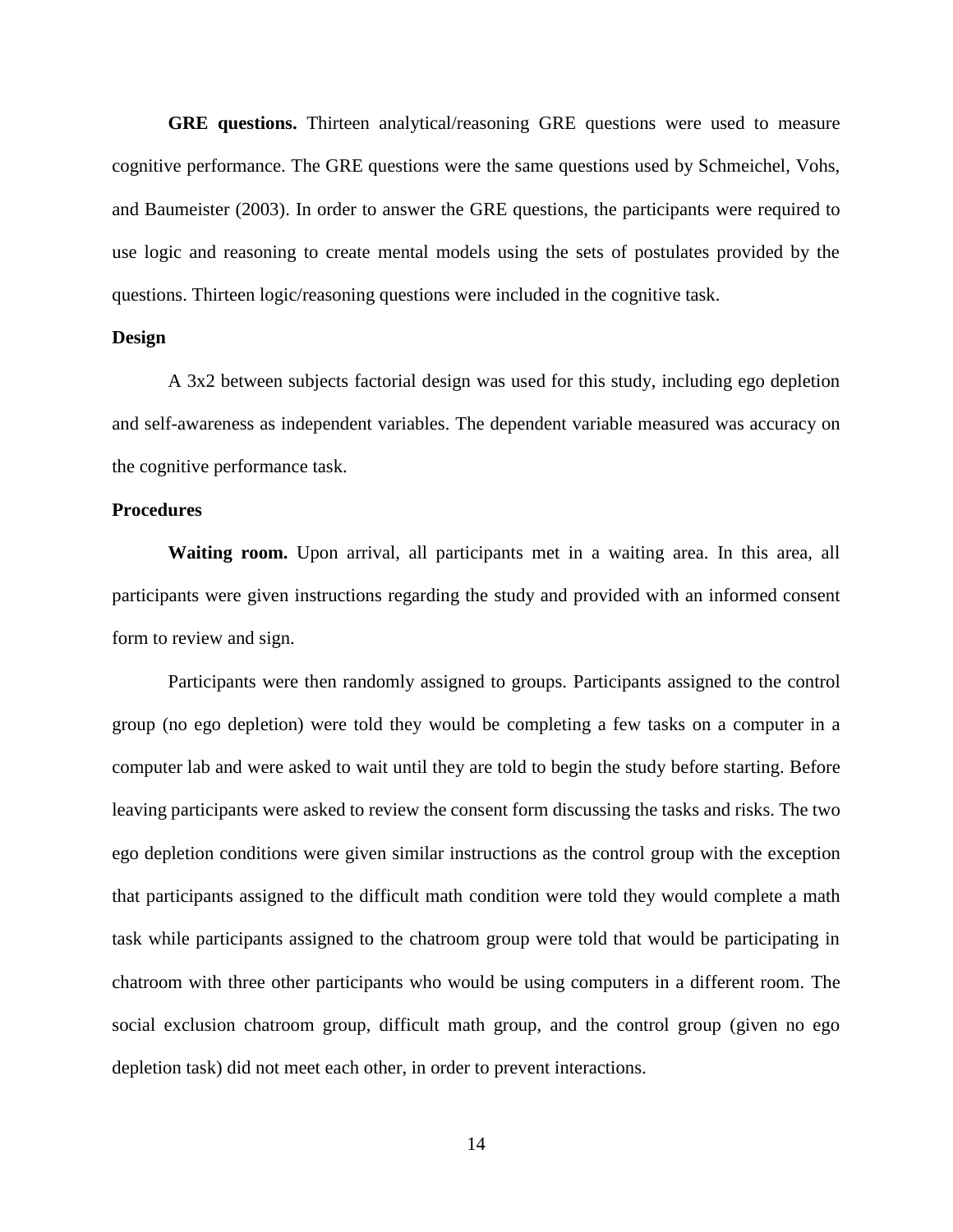#### **Phase 1: Ego depletion task.**

*Difficult math task.* After signing the informed consent form participants were led to the computer lab. Once seated, the experimenter stated the following:

"Before we begin, the first portion of the study will require you to hear background audio as you work on the math problems. Once the math portion ends do not begin the second task if audio is still being played. The computer instructions will remind you to wait if audio is still playing. (This message is in case the unlikely chance participants do complete all one hundred problems before the eight minutes have passed). The program will provide you with instructions to follow. Please read them carefully as you progress through the different tasks. The final task will require you to answer 13 multiple choice questions in 12 minutes. After you have completed the final task and the experiment closes, please wait quietly at your computer until I return so that you do not disturb each other. Thank you. You may begin."

The experimenter then left the room and turned on the background audio which played from the speaker in the room for all participants to hear. The computer instructed participants to type in their response to each math problem that appeared on the screen. The addition problems were presented in the middle of the screen, and increased in difficulty, starting from problems similar to 56+34 and progressed to problems similar to 54+17+34+29. After eight minutes, the math portion of the program ended and instructions for the writing assignment appeared.

*Chat room social exclusion task.* Participants in the chat room social exclusion condition experienced social exclusion as demonstrated in a former experiment (Gardner, Pickett, & Brewer, 2000). Following consent, participants were led to the computer lab. The participants were seated at a cubicle with a computer and were reminded of the tasks they will be completing. "Before we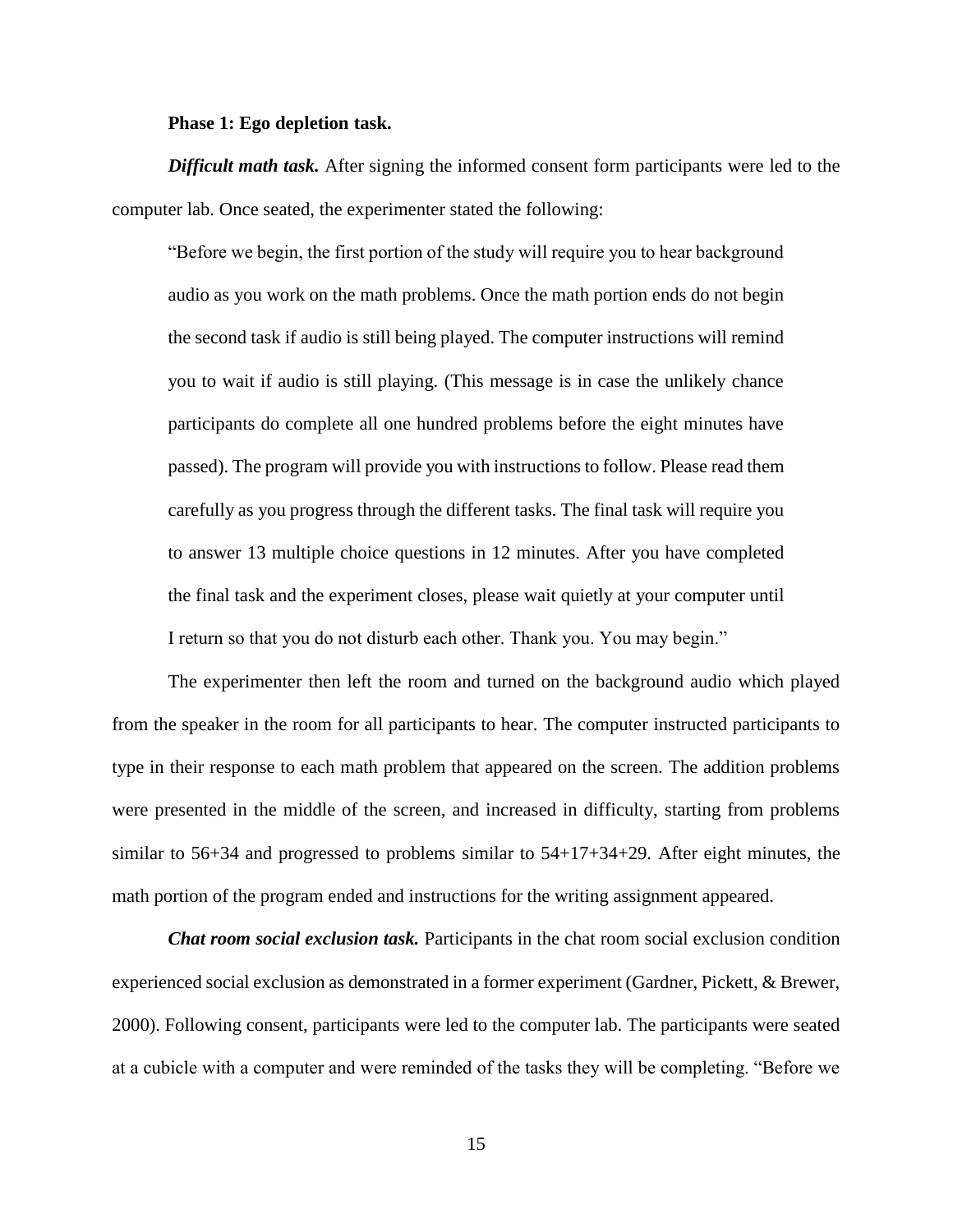begin, the first portion of the study will require you to participate in a chatroom with three other participants in a different room. The program for this task is already open. Read the instructions carefully before you begin. Once you finish please raise your hand, and I will setup the program that will have the other two tasks for you to complete. The program I set up following the chatroom will contain two tasks; the final task of those two will require you to answer 13 multiple choice questions in 12 minutes. After you have completed the final task and the experiment closes, please wait quietly at your computer until I return so that you do not disturb each other. Thank you. You may begin." The participants were required to respond during their turn in the chatroom. The sequence of interactions was as follows: confederate, participant, confederate, and confederate. After everyone had greeted each other in the chatroom, the interactions will repeat this sequence four times. During the chatroom conversation, the confederates conversed about a topic, ignoring the participant and only communicating with the other confederates. A script was programmed for the confederates' responses in which they, the confederates, will have a conversation amongst themselves, without acknowledging the participant's responses. As mentioned previously, during this task, the participants experienced social exclusion as a lack of belonging to the group.

**Phase 2: Self-awareness manipulation.** Following the ego depletion task, half of the participants in each group were required to complete a writing assignment as demonstrated in a former study with variation in the prompts being presented designed to promote self-awareness, and the other half completed a neutral writing assignment designed not to promote self-awareness (Schmeichel & Vohs, 2009). The writing task was the same as the initial task completed by participants in the control condition, since they did not complete an ego depleting task. The writing assignment was presented on a computer, where the participants were instructed to type in their response to a writing prompt. The prompt consisted of one of the following two sets of instructions: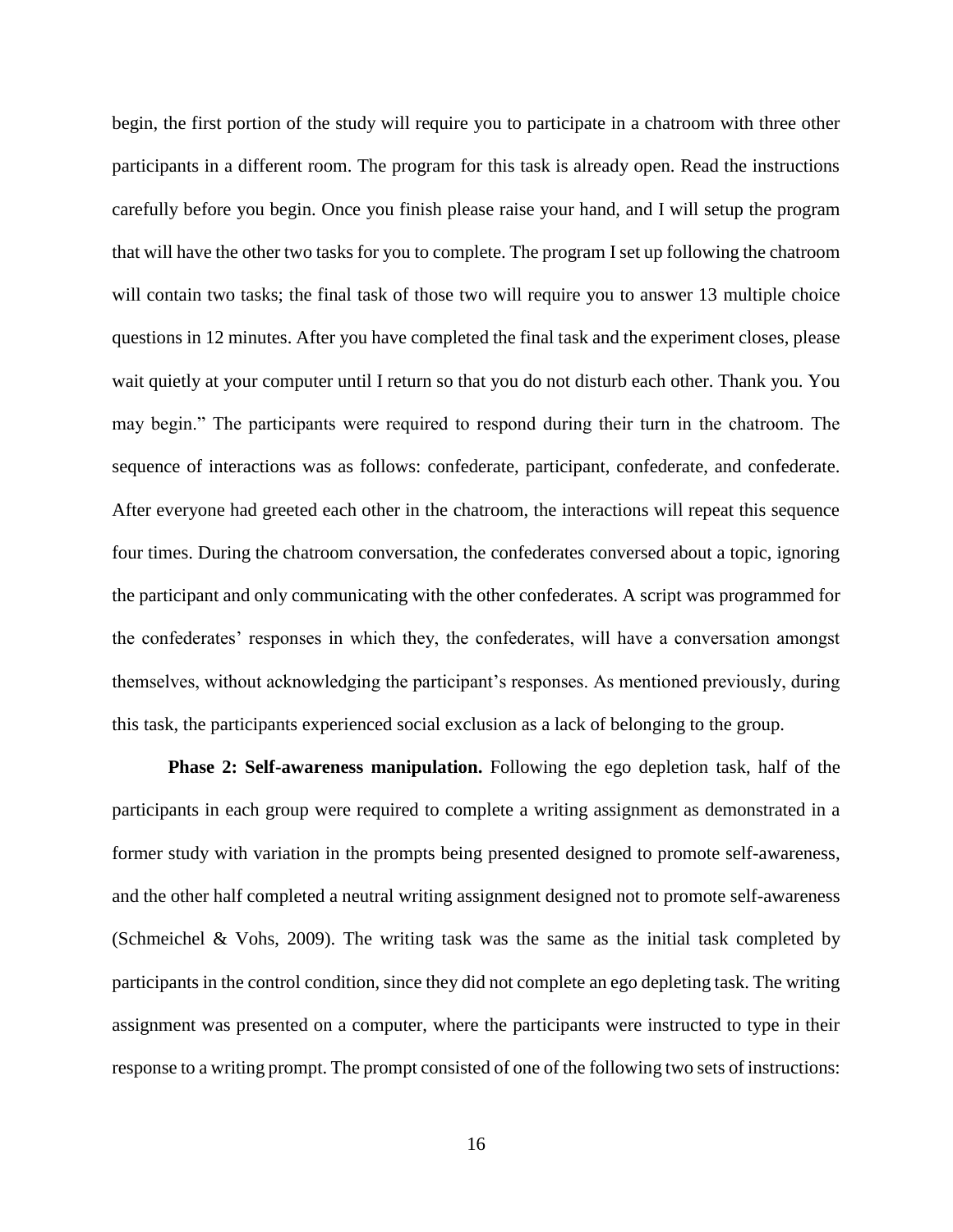1) self-awareness prompt: "Write about the type of person you desire to be in the future", or 2) neutral prompt: "Horizontally list as many animals as you can." After five minutes, the writing task was terminated.

**Phase 3: Cognitive Reasoning task.** Upon completion of the writing assignment task, participants were instructed to complete the cognitive task, the 13 analytical/reasoning questions, which were used to assess cognitive performance. Thirteen analytical/reasoning questions were presented to participants on the computer screen one at time. Participants were required to answer the current question presented prior to moving on to the next question. Participants were informed that they will be allowed 12 minutes to complete the entire set of 13 questions. Once participants move to the next question, they were not able to return to the previous questions. After twelve minutes, the computer program closed, ending the experiment. In accordance with the initial instructions given, participants remained seated quietly in the lab until the experimenter returned. Response time and frequency of correct answers on the cognitive task was recorded using EPrime.

After all participants completed the cognitive task, they were led to the waiting room to be debriefed. Participants were informed that the purpose of the study was to investigate the difference in cognitive performance between two different types of ego depletion when selfawareness is manipulated. The results of the study would be helpful to expand knowledge about the extent to which self-awareness influences cognitive performance for individuals who experience different forms of ego depletion. Participants in the chatroom social exclusion conditions were informed that the other participants in the chatroom were fictitious, and that a script had been programmed to simulate the responses for the three other participants (confederates) in the chatroom; thus, they were not having a conversation with other humans in the chatroom. The experimenter explained to the participants that they were excluded from the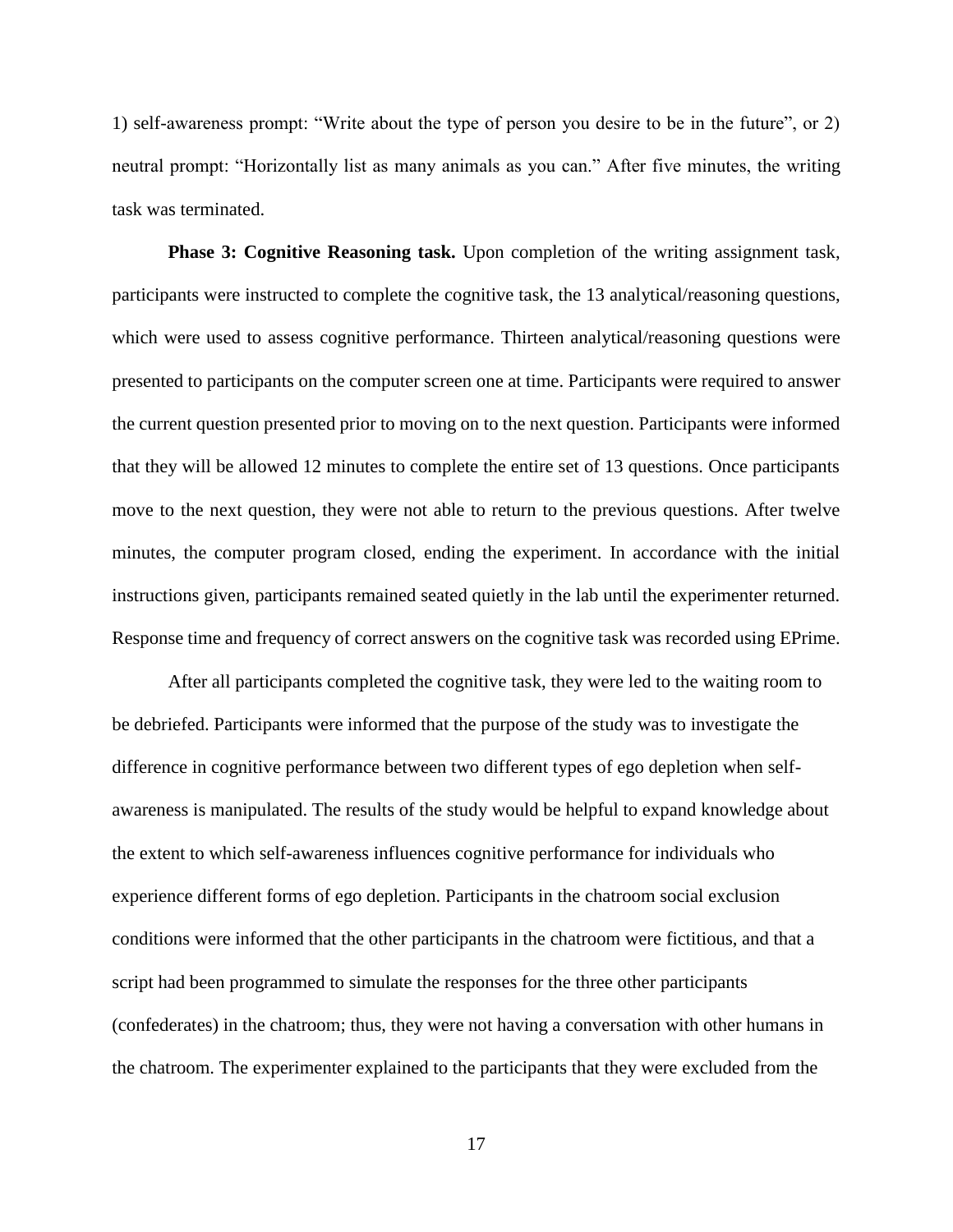chatroom dialogue to simulate social exclusion for the study. Participants were told that they had not been made aware of the study's true purpose to insure the study's results would not be affected. Each participant in the study signed a debriefing form if they permitted the experimenter to include their data in this study after being informed of the true purpose of the study. All participants were thanked for participating and dismissed. None of the participants reported any negative effects due to the social exclusion aspect of the current study.

### **RESULTS**

Cognitive performance was measured by accuracy rate on the cognitive task completed within 12 minutes. The standard for statistical significance for all analyses within this study was  $p< 0.05$ .

## **Ego Depletion**

The initial purpose of this study was to investigate whether there existed a difference between cognitive performance (accuracy rate) among different ego depletion conditions (control x difficult math x social exclusion). A one-way analysis of variance found that ego depletion levels did have a significant effect on accuracy rate,  $F(2,82) = 4.70$ ,  $p = 0.01$ ,  $\eta^2 = 0.10$ . A Tukey's post hoc test was employed as a multiple comparisons test to determine where the significant difference between the ego depletion conditions existed. The mean accuracy rates are represented in Table 1. The Tukey's post hoc ( $p < 0.05$ ) test found no significant difference between the mean accuracy rate for the control group ( $M = 33\%$ ,  $SD = 2.26$ ) and the difficult math group ( $M = 29\%$ ,  $SD = 2.46$ ),  $p = 0.69$  nor the difficult math group ( $M = 29\%$ ,  $SD = 2.46$ ) and the chatroom social exclusion group ( $M = 19\%$ ,  $SD = 1.64$ ),  $p = 0.06$ . Although the statistically difference between the control group and the difficult math was not significant the difficult math group did perform worse on the cognitive task than the control group, as had been expected. A significant difference was found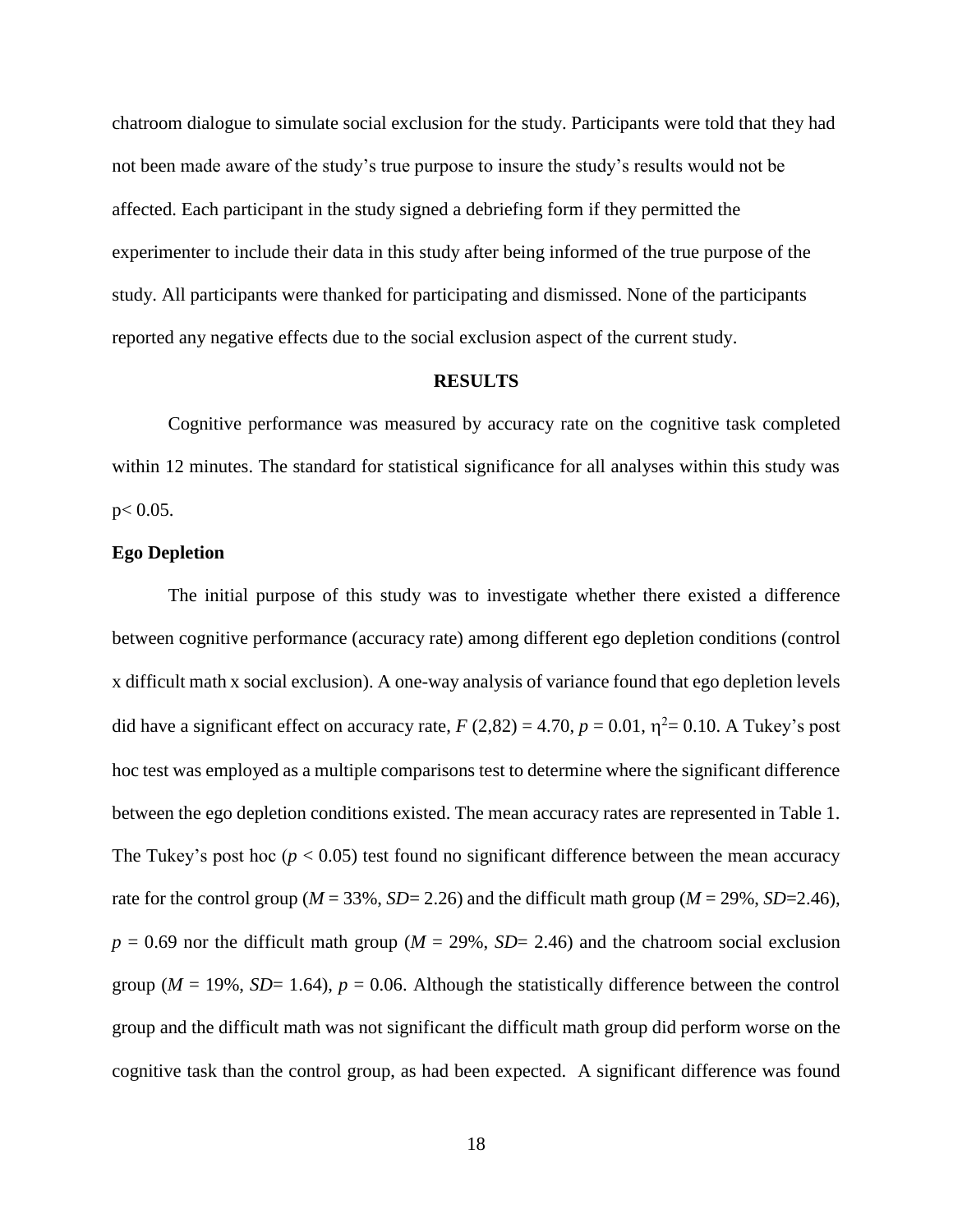between the control group ( $M = 33\%$ ,  $SD = 2.26$ ) and the chatroom social exclusion group ( $M =$ 19%,  $SD=1.64$ ),  $p=0.01$ ,  $d=0.92$ . The control group had a significantly higher success rate than the chatroom social exclusion group. Based on observation of the means, performance on the cognitive task was the lowest in the chatroom social exclusion group followed by the difficult math group, then the control group, which had a higher success rate than both the other groups. These results had been expected.

### **Influence of self-awareness on ego depletion**

Additionally, a 2X3 analysis of variance was used to determine if self-awareness influenced the effect of ego depletion. As above, the main effect of ego depletion was found to be significant *F* (2,85) = 5.44, *p* = 0.006,  $\eta_{p}$ <sup>2</sup> = 0.12. The main effect for self-awareness was found to not be significant,  $F(1,85) = 2.74$ ,  $p = 0.10$ . The interaction between ego depletion and selfawareness was not significant  $F(2,85) = 2.41$ ,  $p = 0.09$ . Although the interaction between the factors of ego depletion and self-awareness was not significant, within the control group we observed that the self-awareness group ( $M = 26\%$ ,  $SD = 2.15$ ) had a lower success rate then the neutral group ( $M = 42\%$ ,  $SD = 1.89$ ), which was contrary to the experimenter's expectation. The social exclusion chatroom group demonstrated a similar trend in which the self-awareness group  $(M = 16\%, SD = 1.74)$  had a slightly lower success rate than the neutral group  $(M = 21\%, SD = 1.74)$ 1.53). The difficult math group was the only group in which its results trended as expected; the self-awareness group ( $M = 30\%$ ,  $SD = 2.63$ ) did have a higher a success rate than the neutral group  $(M = 28\%, SD = 2.30).$ 

#### **DISCUSSION**

In the current study, the authors hypothesized that a difference in cognitive performance would occur across different forms of ego depletion. Results supported this hypothesis, with the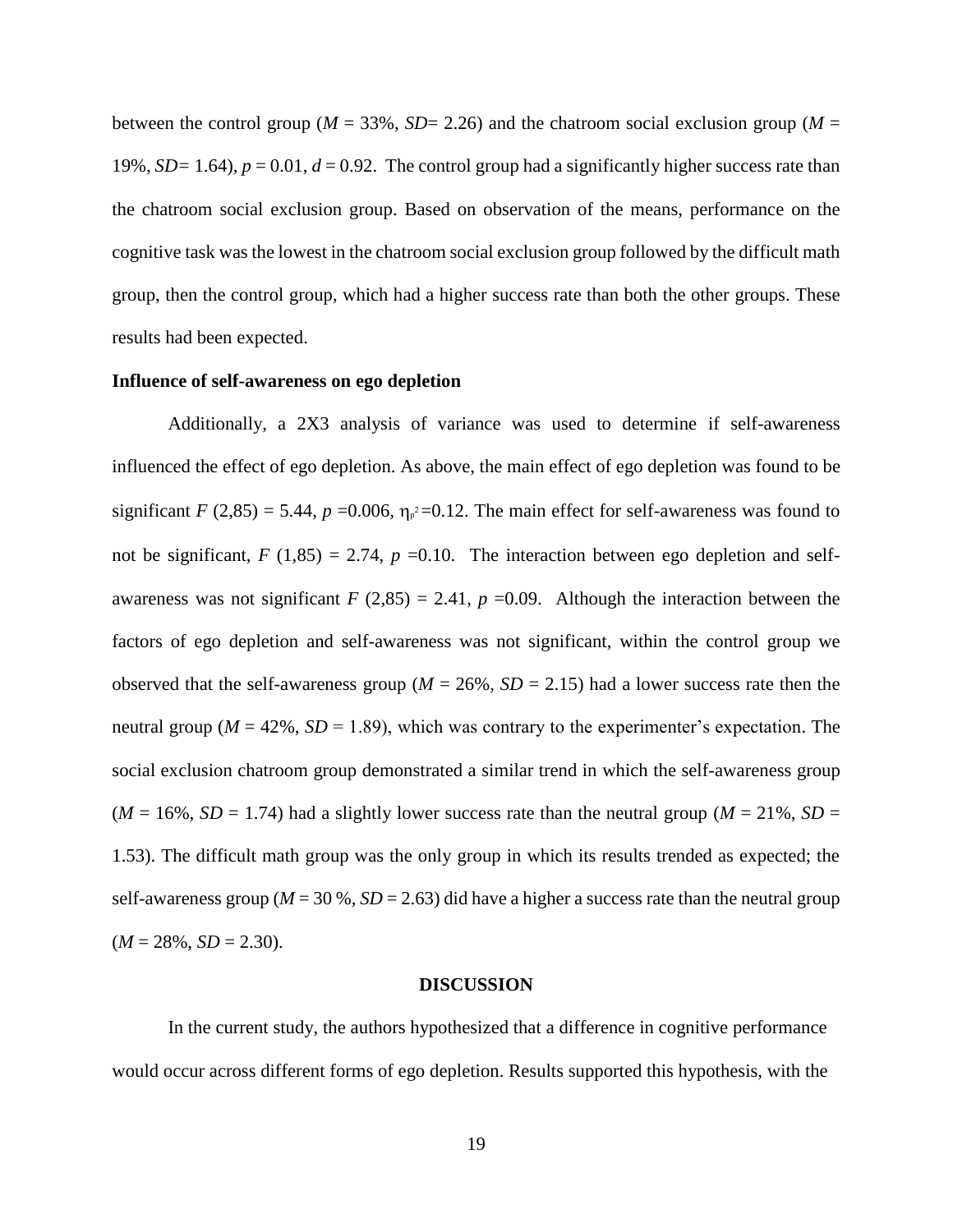largest difference seen between the control and social exclusion conditions. Participants who experienced social exclusion in the chatroom condition demonstrated significantly lower accuracy rates on the cognitive task as compared to the other two ego depletion conditions. Additionally, the authors hypothesized that self-awareness could possibly alleviate the negative effect of ego depletion on cognitive performance, thus yielding better performance on the cognitive task following completion of the self-awareness task then the neutral task. However, no other significant differences were found. Self-awareness manipulation was found to have no significant effect on ego depletion. Although not significant, the only ego depletion group that trended as expect by appearing to alleviate the effect following self-awareness was the difficult math group in which the difference was small. Both the control group and the chatroom group observed contrary effects than those that had been hypothesized demonstrating means that portrayed lower cognitive performance following completion of the self-awareness task rather than the neutral task.

A possible explanation for this outcome may have been due to a self-awareness conceptual issue. Previous research of self-awareness has conceptual self-awareness as an awareness of their present self (Twenge et al., 2003; Schmeichel & Vohs, 2009). As demonstrated in previous research conducted by Twenge et al. (2003) a participant looking in a mirror is reminded of their physically self in present time. In addition, the previous study that the author had adapted the current writing assignment method from had participants write an explanation for why they ranked a set of values in a certain order of importance to themselves. The writing prompt utilized in that study required participants to reflect on their current self. The writing prompt that the participants completed in the current study elicited self-awareness by requiring participants to think about themselves in a future context.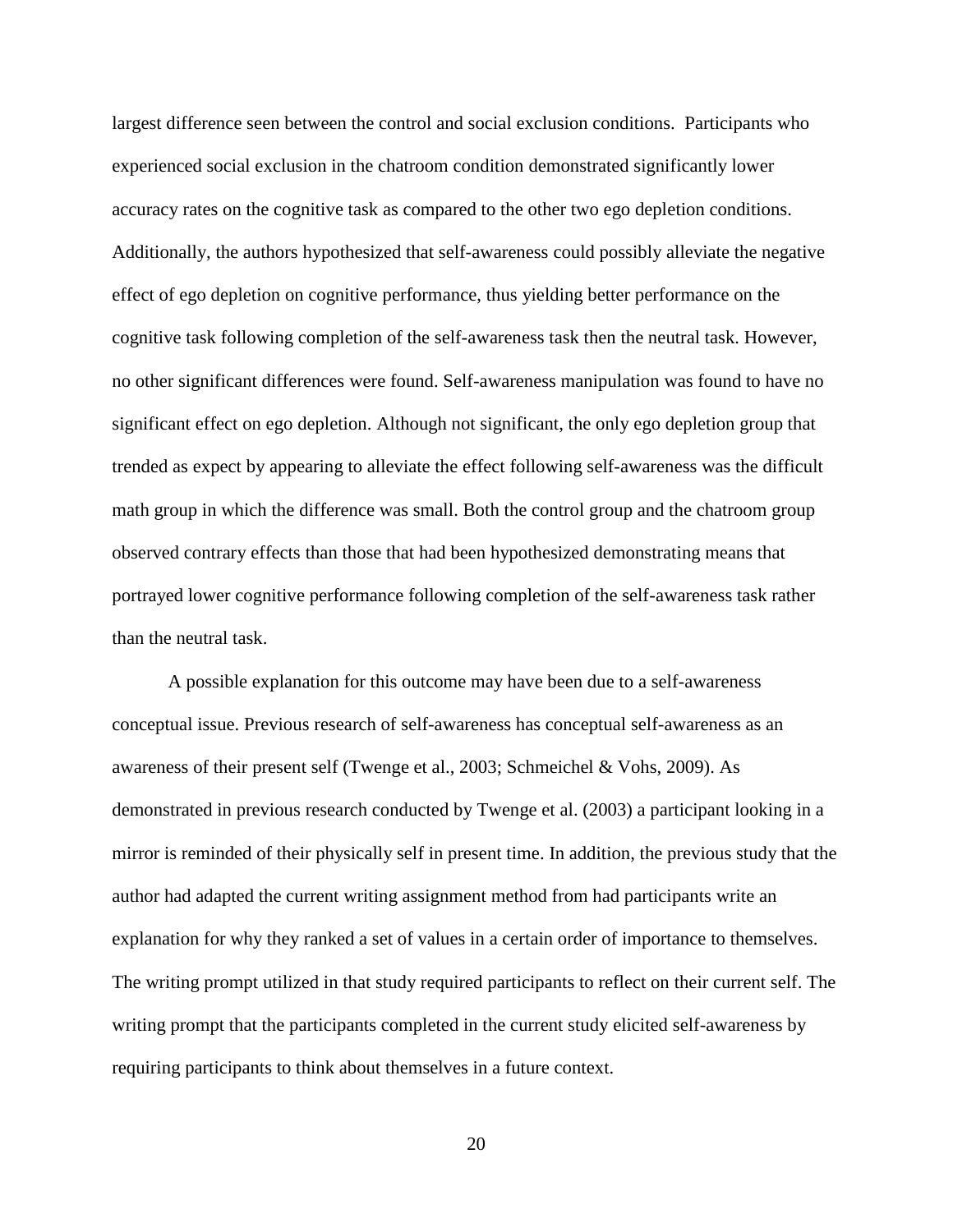Previous findings had observed that social exclusion had an ego-depleting effect on participants' ability to complete subsequent tasks that require self-regulation (Baumeister et al., 2002; Baumeister et al., 2005; Ciarocco et al., 2001). Baumeister et al. (2005) found that participants made to believe that they would be alone in the future had trouble regulating attention during self-regulation tasks as well as having less persistence when working on difficult GRE questions after learning that they would likely be alone in the future.

Muraven and Baumeister (2000) theorized that self-control draws from a finite cognitive resource and is exerted when one overrides the self's behaviors and emotions. Fortunately, this cognitive resource appears to replenish with rest. Results from the current study support these previous findings, as accuracy rates in the social exclusion chatroom group were significantly lower than those in the control group. This illustrates that the phenomena of ego depletion can occur following social exclusion in a chatroom setting even when participants did not know who was ignoring them. While experiencing social exclusion during the chatroom, participants likely used a large portion of their limited cognitive resources for emotional regulation; therefore, they had only a small amount left for cognitive task completion. Humans need to feel a sense of belonging, even within small social interactions; however, within the chatroom, participants did not experience a positive social interaction (Baumeister & Leary, 1995). This appeared to create an emotional response which they then had to control in order to complete the remaining tasks.

Previous studies have tested social exclusion's ego depletion-inducing effect in which the manipulation of self-exclusion was caused by meeting others then experiencing exclusion from a task, or simply being made to believe that an assessment is able to predict that you will be alone in the future (Baumeister et al., 2005; Twenge et al., 2007; Zhou, Vohs, & Baumeister, 2009). However, there is little research that has investigated chatroom experience of social exclusion as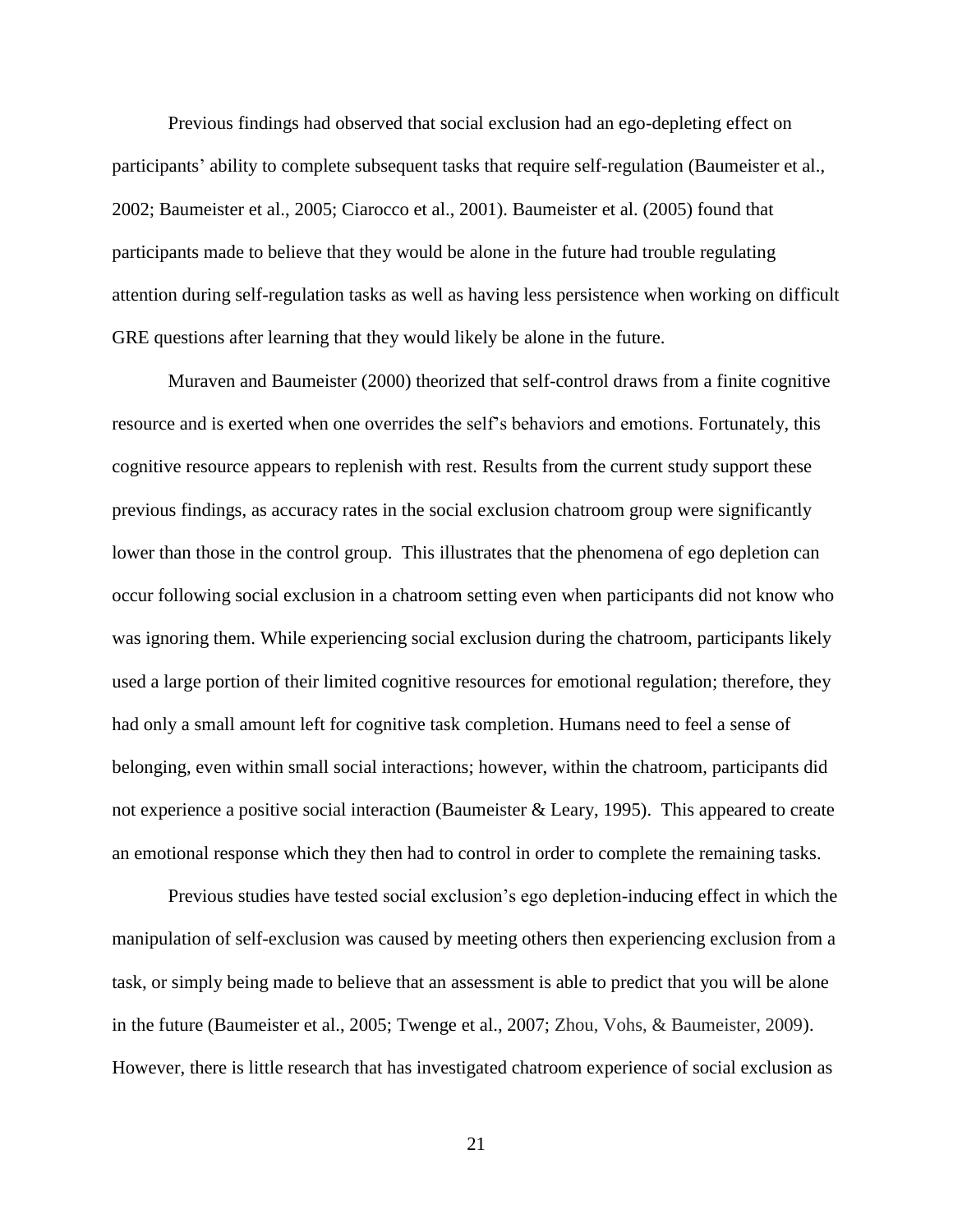a means to induce ego depletion. A chatroom was chosen for this study as implemented in Gardener et al. (2000) study to evaluate whether ego depletion would arise from social exclusion even when an individual has never met in person with those who excluded them. Since society is progressing towards more technology centered interaction this finding is important and relevant to the community. As humans, we are communicating on multiple social media platforms. People find and even maintain relationships with people online that we may never have met due to distance. In addition, it's not just adults participating in these online interactions. There are many tech savvy adolescents that participate in social media, gaming communities, and other online communities. These communities allow adolescents to learn more about others in different locations around the country and the world, share knowledge, widen their social net of friends, achieve common goals, and even fulfill a need to belong in areas where there are less people. In fact, previous research conducted on adolescents who had experienced social exclusion found that online communication with a peer that they had never met was beneficial to recover from the negative effects of social exclusion (Gross, 2009). However, there will still be drawbacks to such online interactions, including the possibility of social exclusion. For this study we only concentrated on a brief instance of social exclusion's effect on cognitive performance, as implementing social exclusion over a larger period of time would be both unethical and immoral. The results from this current study would seem to support a hypothesis that such extended social exclusion would likely have a long-term effect on cognitive performance.

The authors also hypothesized that accuracy rates in the difficult math group would be significantly lower than those in the control group. Alberts et al., (2011) used a similar protocol, in which participants were asked to do difficult math addition questions while listening to distracting audio. The authors used this protocol in the current study to require participants to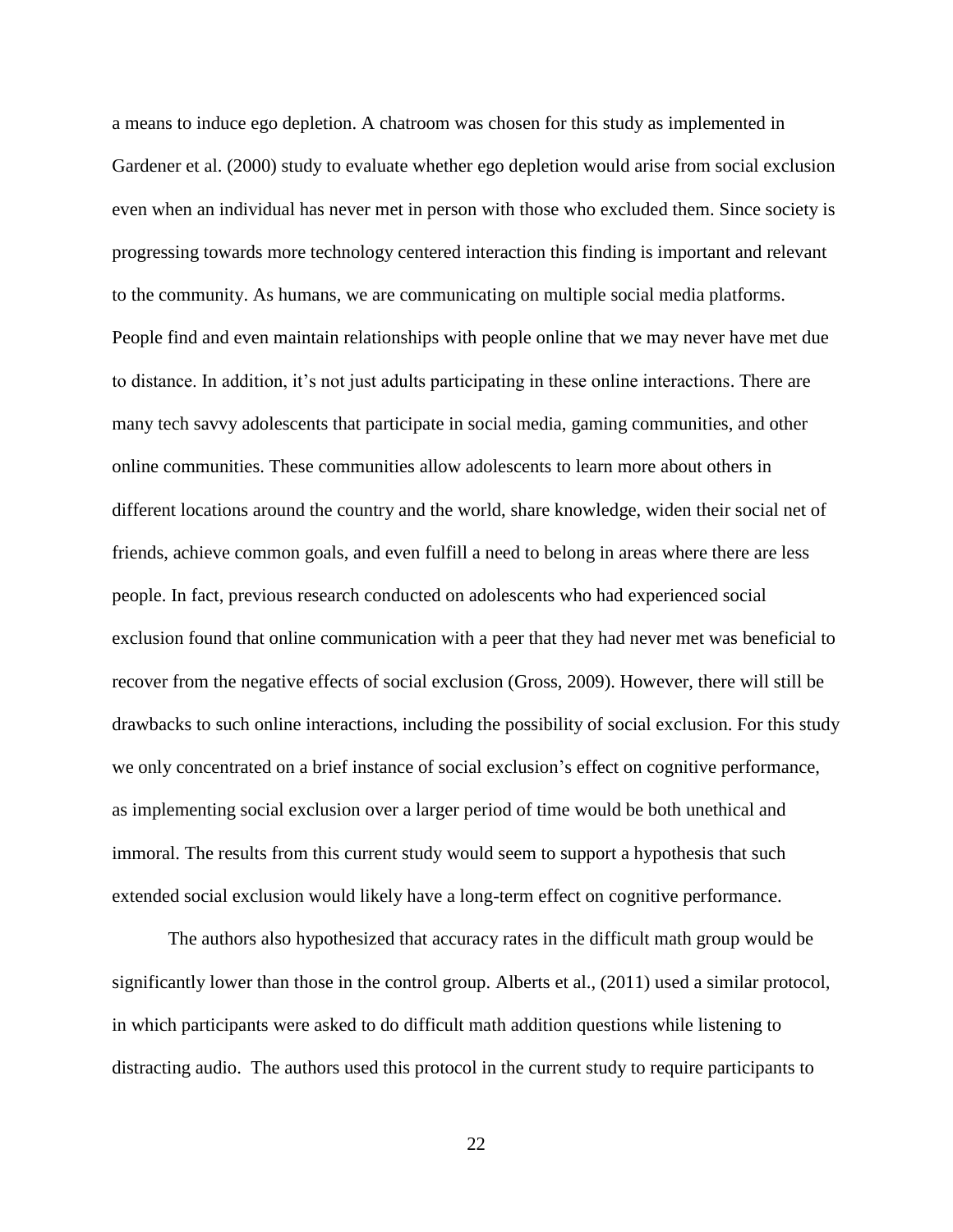regulate their attention. The expectation was that this attention regulation would induce ego depletion. The results in this study indicate that the difficult math group did not demonstrate a significant ego depletion effect on cognitive performance as demonstrated in the previous study. Although there was no significant difference, it did trend in the direction as was expected and observed in previous research. Previous research conducted by Alberts et al. (2011) measured ego depletion by observing a deficit in ego depleted participants by using a physical stimuli task following completing difficult math problems as distracting audio played. Alberts et al. (2011) results observed that ego depleted participants had a lower physical stamina than non-ego depleted participant, who had more self-control limited resources accessible. The current study differed by using a cognitive task to observe ego-depletion.

The second main emphasis of the current study was to investigate whether self-awareness would have any influence in alleviating ego depletion. If the study's results had been consistent with this hypothesis, self-awareness groups would have shown a significantly higher success rate than the control group. Previous studies have found that self-awareness mitigated ego depletion (Alberts et al., 2011; Schmeichel & Vohs, 2009). These previous manipulations of selfawareness that appeared to alleviate ego depletion have been self-awareness writing assignments, writing about values that are important to the participant, and simple unscrambling sentences with the letter "I" to prime the participant.

An explanation for why self-awareness may have had no effect within the social exclusion chatroom group can be found looking at previous research studies (Hess & Pickett, 2010; Twenge et al., 2003). Twenge et al., (2003) believed that socially excluded individual will try to avoid situations or thoughts that cause the individuals to reflect on themselves out of the assumption that social exclusion is due to failure on their own part brought on by themselves. In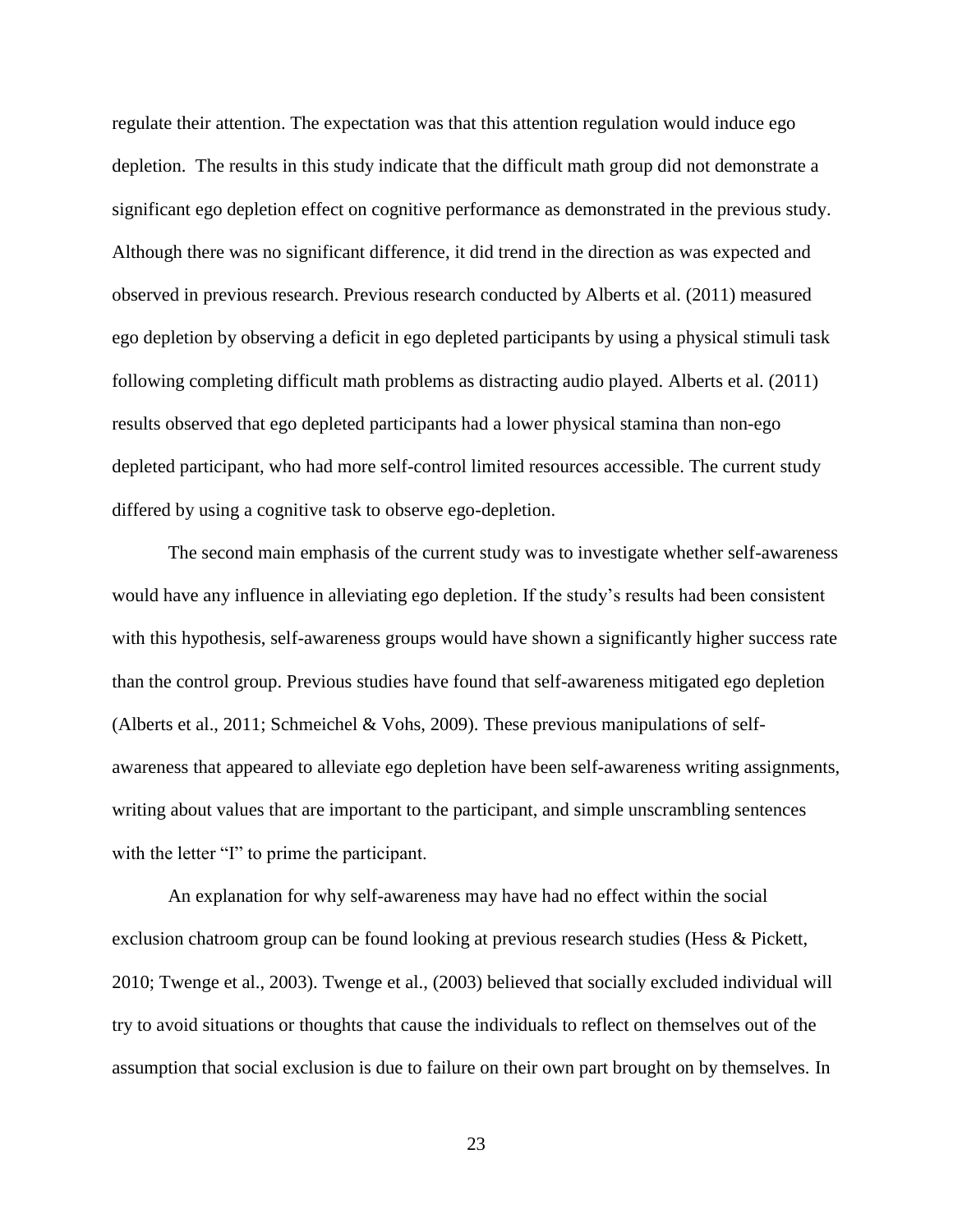Twenge et al. (2003), socially excluded participants opted to face a wall rather than their own reflection. Perhaps during the current study participants subconsciously blocked out thought regarding self-awareness as they completed the writing assignment. This idea would have to be further studied in the future to confirm this explanation, or the outcome may be related to a conceptually issue.

Both the interaction between ego depletion and self-awareness manipulations and the main effect for self-awareness were found not to be significant. Upon review of the means between the control groups, self-awareness group (*M=* 26%, *SD* = 2.15) was lower than the neutral group ( $M = 42\%$ ,  $SD = 1.89$ ). In theory, the self-awareness group and the neutral group should not have been different in cognitive performance, since neither group had experienced ego depletion prior to the writing assignment task and the cognitive task. In addition, the selfawareness writing assignment had a negative trend on the control group, as though thinking about oneself had a negative effect on cognitive performance. A similar trend was seen within the chatroom group, although the difference was smaller, between the self-awareness group ( $M =$ 16%,  $SD = 1.74$ ) and the neutral group ( $M = 21\%$ ,  $SD = 1.53$ ). This is an interesting find that may need to be further studied in the future to investigate whether self-awareness may be ego depleting.

Future research should look further into self-regulation to find ways to replenish the limited reservoir of energy used for self-regulation. Investigators have begun to look into selfawareness and whether glucose would be able to replenish this resource (Alberts et al., 2011; Gaillot et al., 2007). This research could prove to be helpful to individuals who may not have to time to take breaks to replenish resources, such as during a long test or other task that require an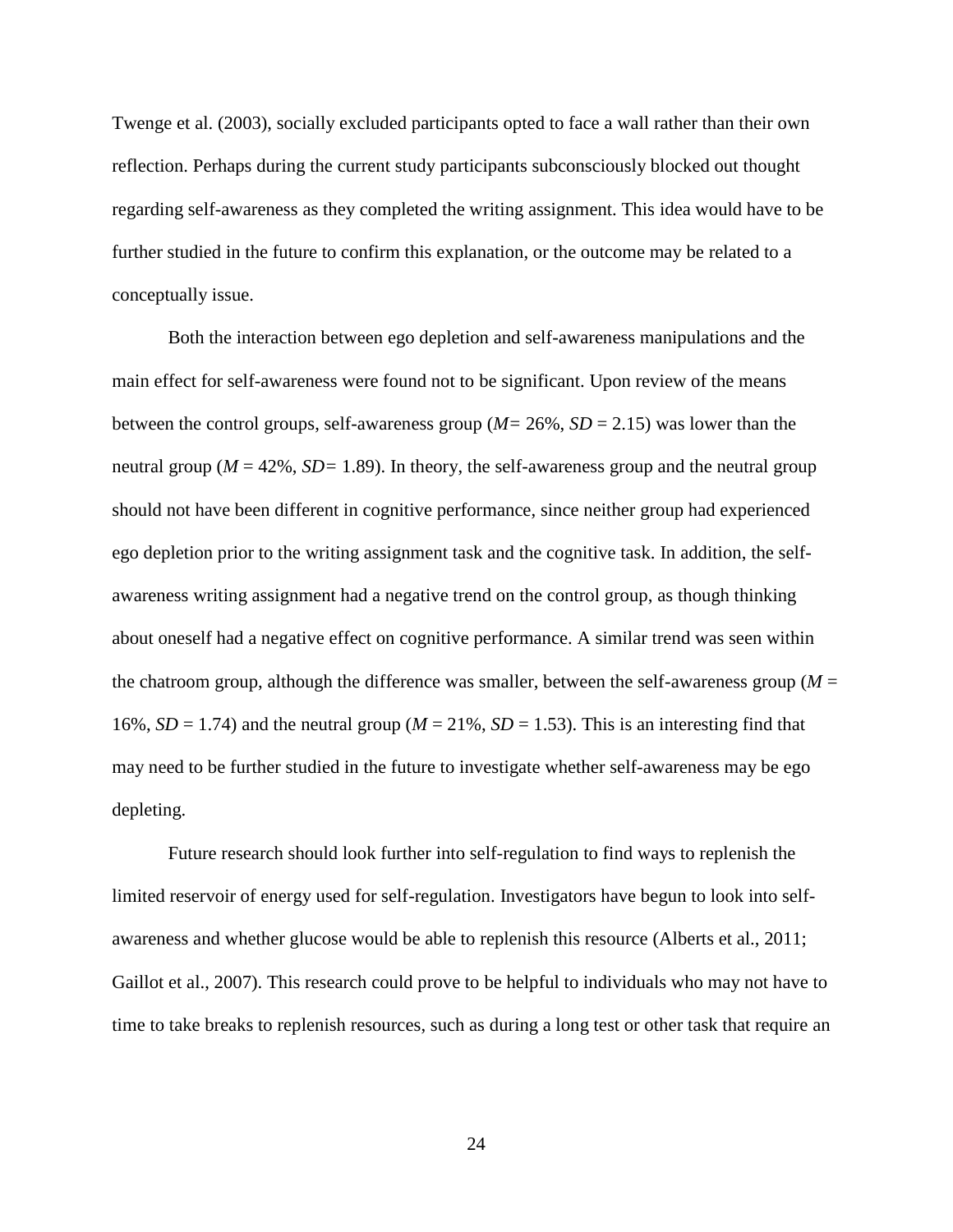individual to complete multiple decision-making tasks or higher cognitive function tasks simultaneously.

The significant difference in cognitive performance found in the social exclusion task can have implication for educators when working in a classroom. Students may perform better in testing if they are included within the classroom discussions and groups. Educator may need to be mindful during of students' interaction during group activities to ensure that students are not being ostracized by others as well as confirm that students are being given a chance to participate within group activities and classroom discussions. Although being mindful of students' interactions in the classroom is helpful to avoid negative effects of social exclusion on cognitive performance, it is not always possible due to teacher-student ratio size, or social exclusion interaction occurring covertly.

Perhaps providing adolescences a chance to develop a sense of belonging as demonstrated in Gross's study (2009) could be beneficial to enact within the classroom setting to counter social exclusion that occurs. In which students could interact with other students that they have never met could be a solution. Such a program would be beneficial since it would teach adolescence how to develop healthy online relations with others and better benefit the communities that they are connecting with. As well as how to deal with social exclusion or negative behaviors, such as "trolling" that they may face while using social media and participating in online communities (Cruz, Seo, & Rex, 2018). This implication would have to be researched further to ensure that such a program would be safe. However, researching both the positive and negative effect of social networks and online communities is important and beneficial for our society now since searching for and developing online relationships as well as looking for support online is becoming more prevalent.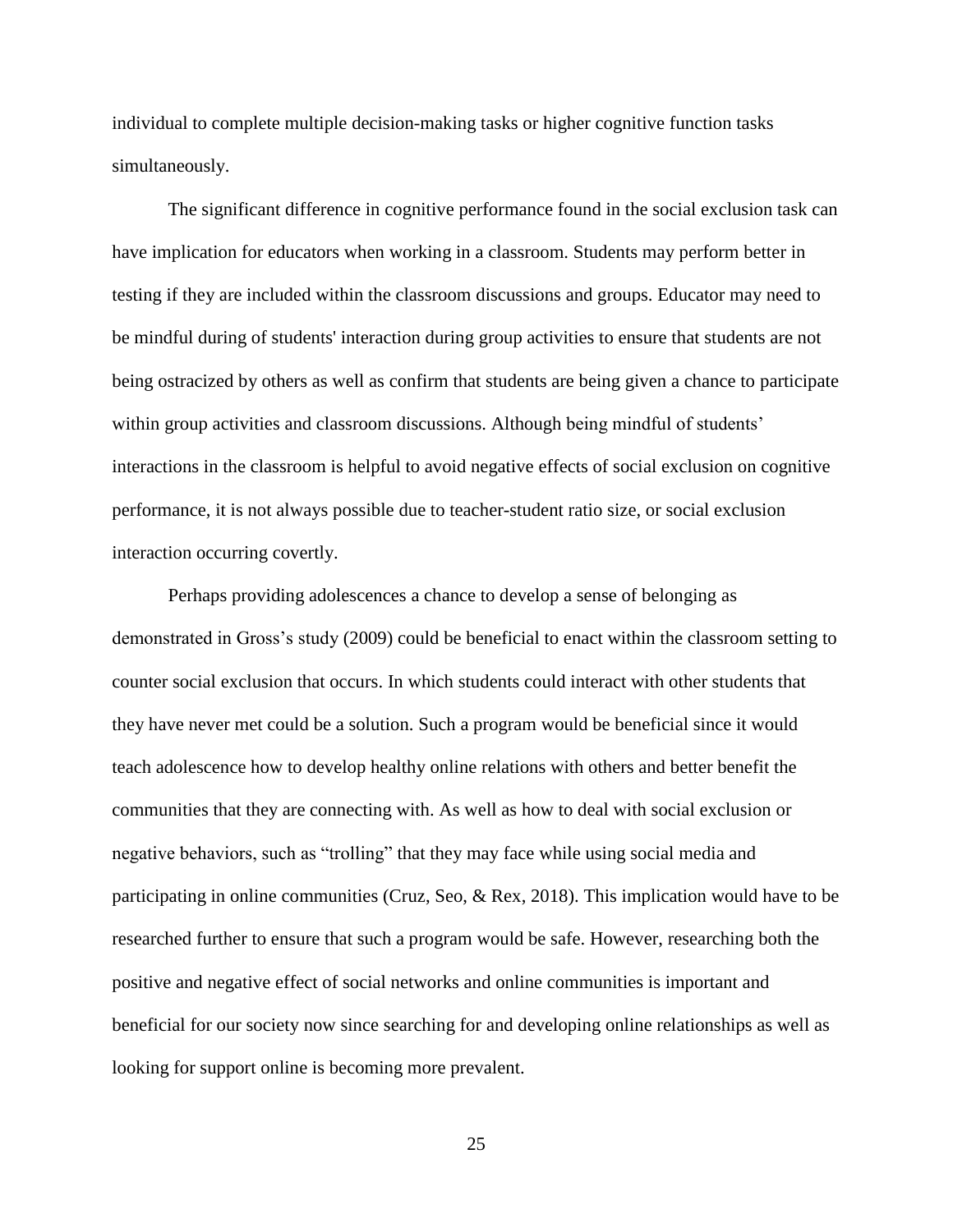# Table 1

| Accuracy rate on cognitive task |  |  |
|---------------------------------|--|--|
|                                 |  |  |

| Ego depletion<br>group |    |     |      |
|------------------------|----|-----|------|
|                        | n  | M   | SD   |
| Control                | 30 | 33% | 2.26 |
| Difficult Math 32      |    | 29% | 2.46 |
| Chatroom               | 23 | 19% | 1.64 |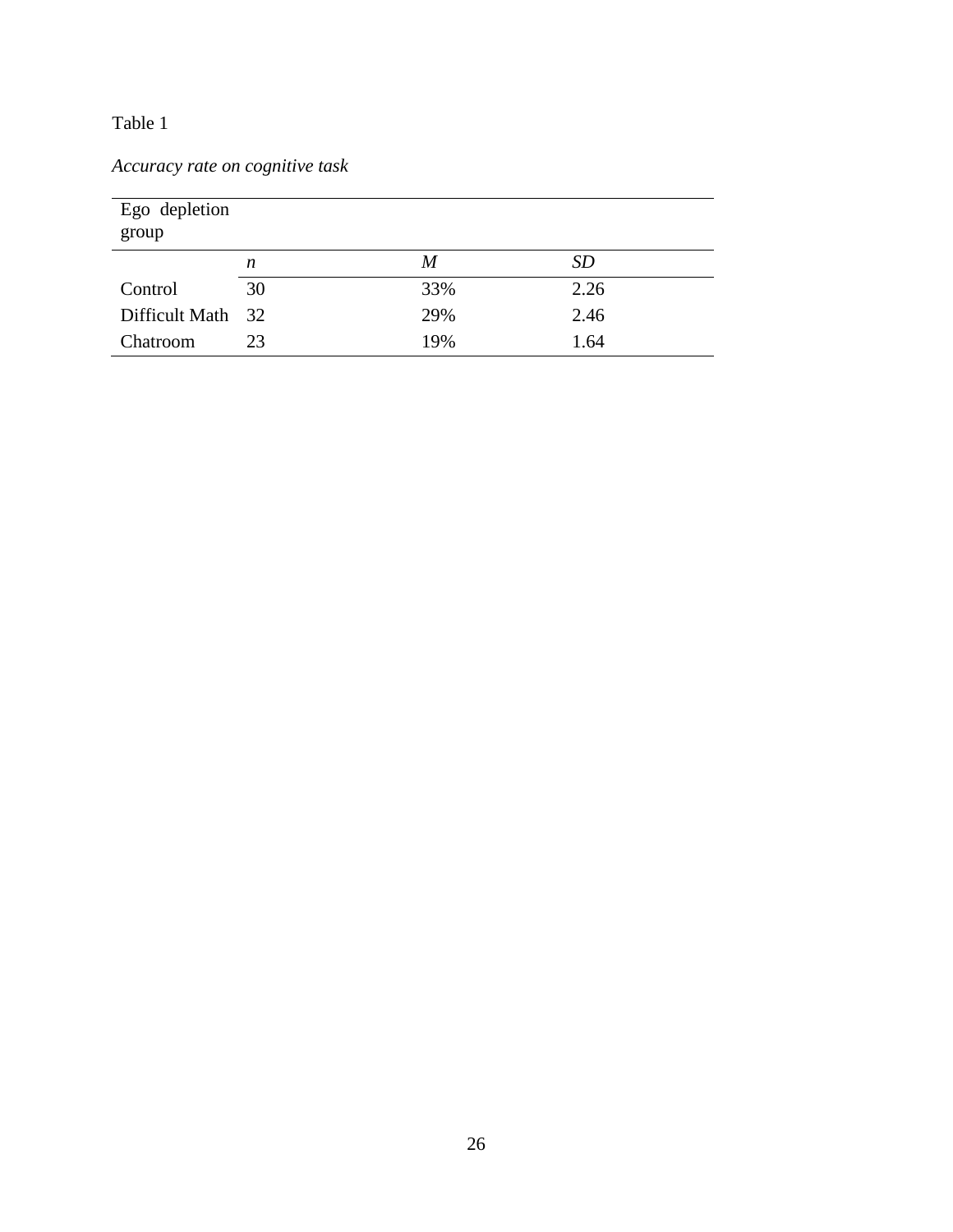# Table 2

# *Accuracy rate on cognitive task*

|                        | Self-Aware |            | Neutral |            |
|------------------------|------------|------------|---------|------------|
| Ego depletion<br>group | n          | M(SD)      | n       | M(SD)      |
| Control                | 17         | 26% (2.15) | 13      | 42% (1.89) |
| Difficult Math         | 18         | 30% (2.63) | 14      | 28% (2.30) |
| Chatroom               | 12         | 16% (1.74) | 11      | 21% (1.53) |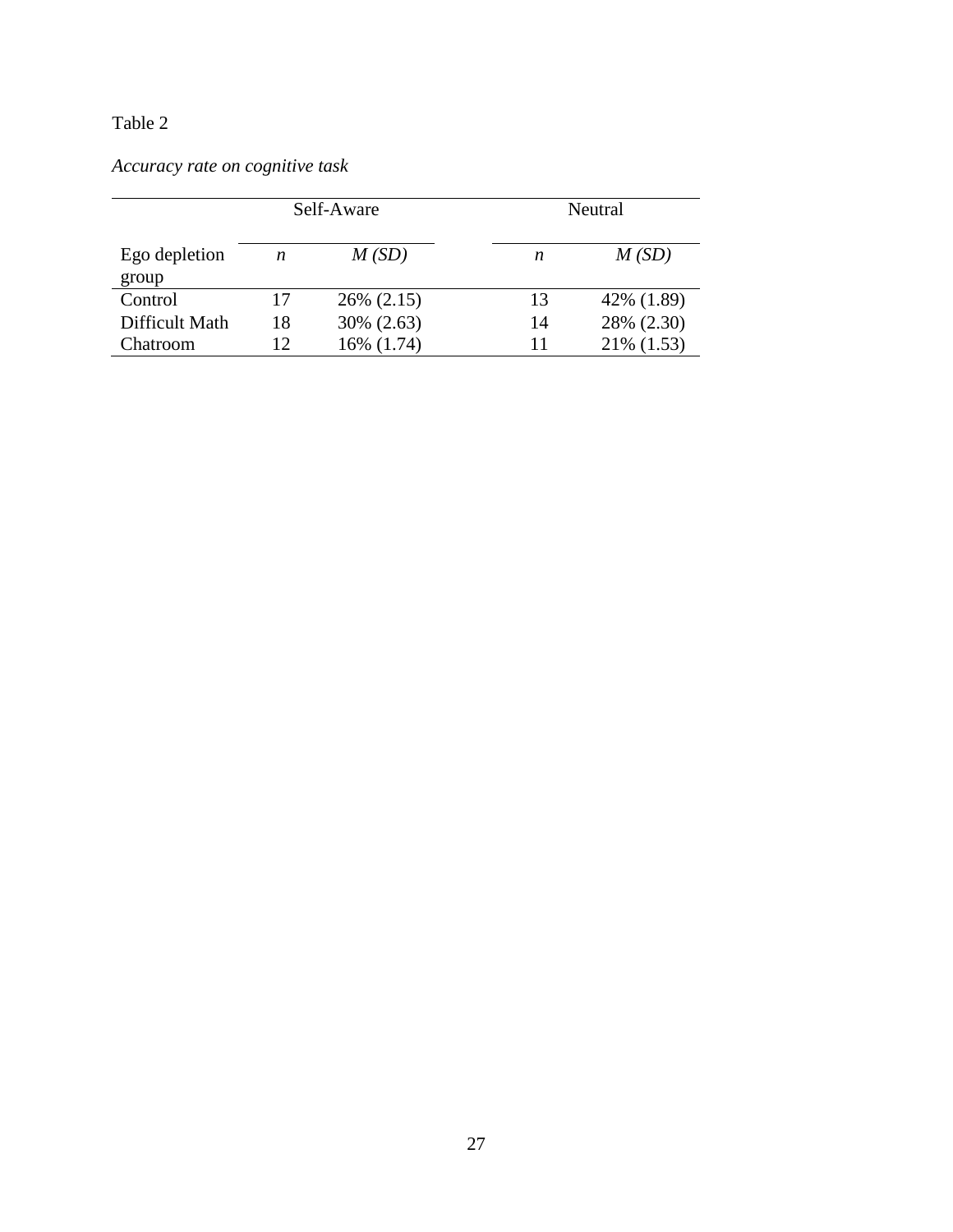### **REFERENCES**

- Alberts, H. J., Martijn, C., & de Vries, N. K. (2011). Fighting self-control failure: Overcoming ego depletion by increasing self-awareness. *Journal of Experimental Social Psychology*, *47*, 58-62. doi:10.1016/j.jesp.2010.08.004
- Baumeister, R. F. (1990). Suicide as escape from self. *Psychological Review*, *97*(1), 90-113. doi: [10.1037/0033-295X.97.1.90](http://psycnet.apa.org/doi/10.1037/0033-295X.97.1.90)
- Baumeister, R. F., Bratslavsky, E., Muraven, M., & Tice, D. M. (1998). Ego depletion: Is the active self a limited resource? *Journal of Personality and Social Psychology*, *74*(5), 1252-1265. doi: [10.1037/0022-3514.74.5.1252](http://psycnet.apa.org/doi/10.1037/0022-3514.74.5.1252)
- Baumeister, R. F., DeWall, C. N., Ciarocco, N. J., & Twenge, J. M. (2005). Social exclusion impairs self-regulation. *Journal of Personality and Social Psychology, 88*(4), 589. doi: 10.1037/0022-3514.88.4.589. doi: 10.1037/0022-3514.88.4.58
- Baumeister, R.F., & Leary, M.R., (1995). The need to belong: Desire for interpersonal attachment as a fundamental human motivation. *Psychological Bulletin, 117*(3), 497-529. doi: [10.1037/0033-2909.117.3.497](http://psycnet.apa.org/doi/10.1037/0033-2909.117.3.497)
- Baumeister, R. F., Twenge, J. M., & Nuss, C. K. (2002). Effects of social exclusion on cognitive processes: Anticipated aloneness reduces intelligent thought. *Journal of Personality and Social Psychology,* (4), 817-827. doi: [10.1037/0022-3514.83.4.817](http://psycnet.apa.org/doi/10.1037/0022-3514.83.4.817)
- Ciarocco, N. J., Sommer, K. L., & Baumeister, R. F. (2001). Ostracism and ego depletion: The strains of silence. *Personality and Social Psychology Bulletin, 27*(9), 1156-1163.
- Cruz, A. G. B., Seo, Y., & Rex, M. (2018). Trolling in online communities: A practice-based theoretical perspective. *The Information Society, 34*(1), 15-26. doi: 10.1080/01972243.2017.1391909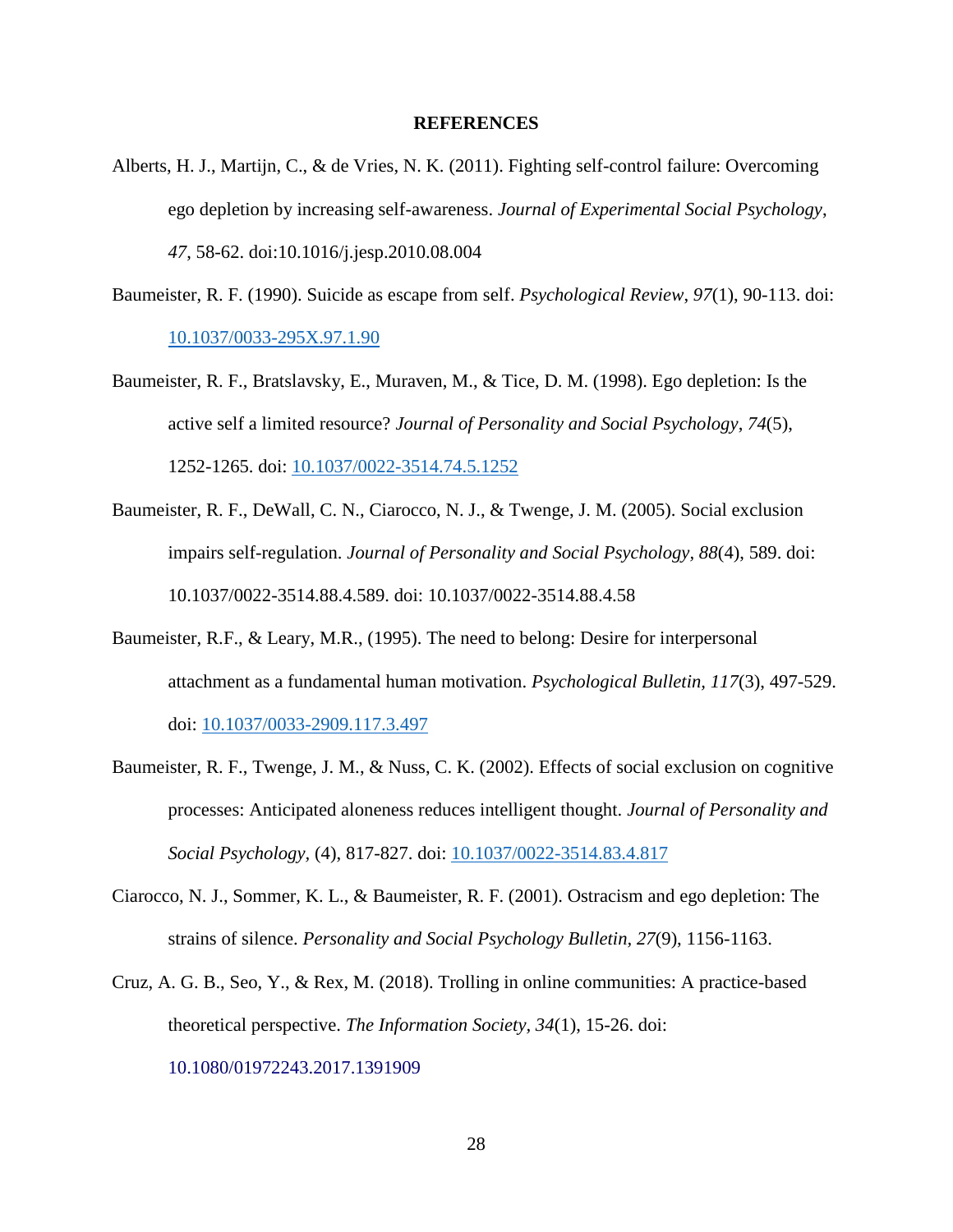- Devine, P. G., Sedikides, C., & Fuhrman, R. W. (1989). Goals in social information processing: The case of anticipated interaction. *Journal of Personality and Social Psychology, 56,* 680-690. doi: [10.1037/0022-3514.56.5.680](http://psycnet.apa.org/doi/10.1037/0022-3514.56.5.680)
- DeWall, C. N., Twenge, J. M., Gitter, S. A., & Baumeister, R. F. (2009). It's the thought that counts: The role of hostile cognition in shaping aggressive responses to social exclusion. *Journal of Personality and Social Psychology, 96*(1), 45. doi: 10.1037/a0013196
- Duclos, R., Wan, E. W., & Jiang, Y. (2013). Show me the honey! Effects of social exclusion on financial risk-taking. *Journal of Consumer Research, 40*(1), 122-135. doi: 10.1086/668900
- Freud, S. (1960). The Ego and the Id. Buckinghamshire: WW Norton & Company.
- Freud, S. (1965). New Introductory Lectures on Psycho-Analysis. Buckinghamshire: WW Norton & Company.
- Freud, S. (1966). Introductory Lectures on Psycho-Analysis. Buckinghamshire: WW Norton & Company.
- Froming, W. J., Walker, G. R., & Lopyan, K. J. (1982). Public and private self-awareness: When personal attitudes conflict with societal expectations. *Journal of Experimental Social Psychology, 18*(5), 476-487. doi: [10.1016/0022-1031\(82\)90067-1](https://doi.org/10.1016/0022-1031(82)90067-1)
- Gailliot, M.T., Baumeister, R.F., DeWall, C.N., Maner, J.K., Plant, E.A., Tice, D.M., Brewer, L.E., & Schmeichel, B.J. (2007). Self-control relies on glucose as a limited energy source: Willpower is more than a metaphor. *Journal of Personality and Social Psychology, 92*(2), 325-336. doi: 10.1037/0022-3514.92.2.325 doi: [10.1037/0022-](https://doi.org/10.1037/0022-3514.92.2.325) [3514.92.2.325](https://doi.org/10.1037/0022-3514.92.2.325)

Gardner, W. L., Pickett, C. L., & Brewer, M. B. (2000). Social exclusion and selective memory: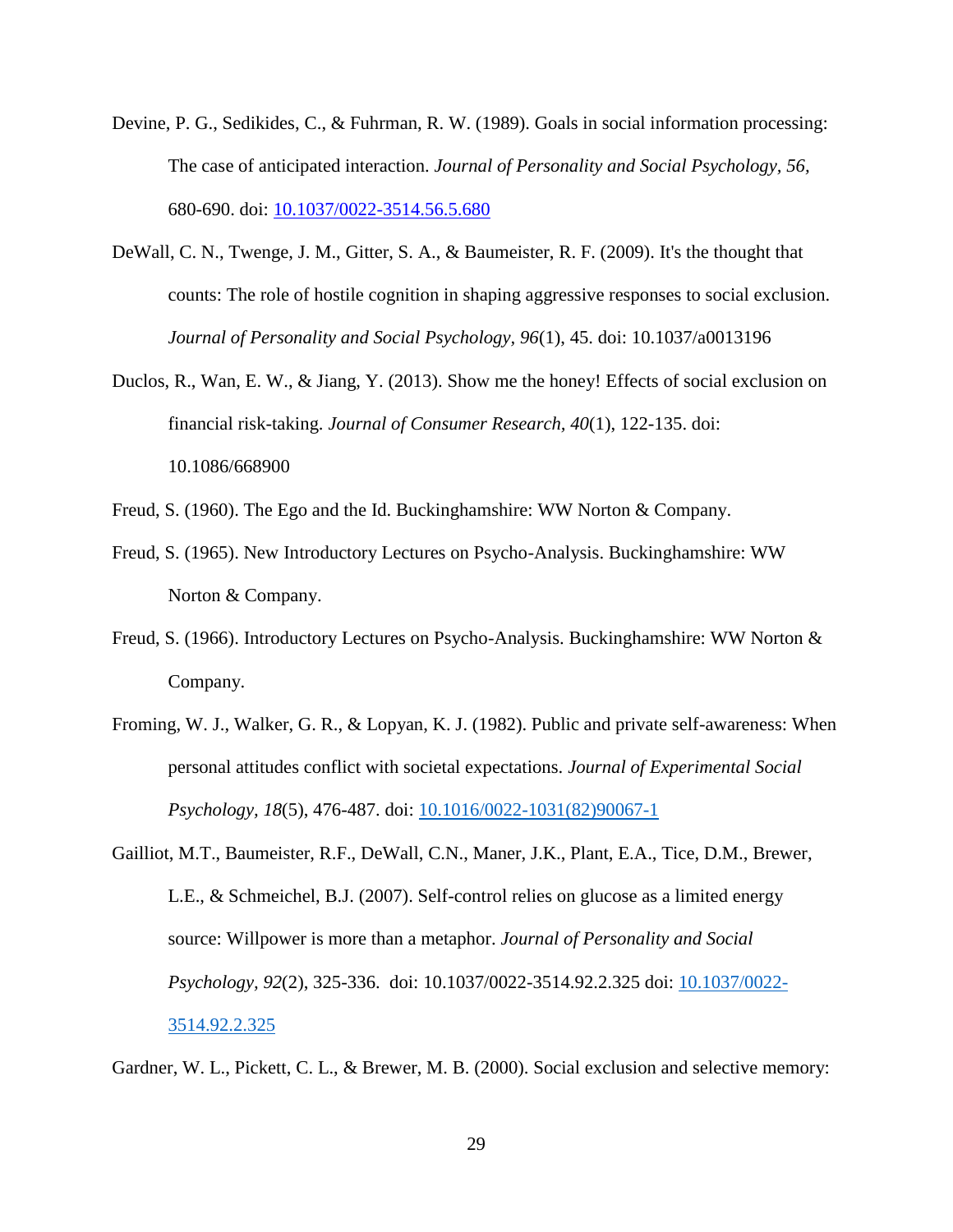- How the need to belong influences memory for social events. *Personality and Social Psychology Bulletin, 26*(4), 486-496. doi: 10.1177/0146167200266007
- Gross, E.F. (2009). Logging on, bouncing back: An experimental investigation of online communication following social exclusion. *Developmental Psychology, 45*(6), 1787- 1793. doi: 10.1037/a0016541
- Hess, Y. D., & Pickett, C. L. (2010). Social rejection and self-versus other-awareness. *Journal of Experimental Social Psychology, 46*(2), 453-456. doi: [10.1016/j.jesp.2009.12.004](https://doi.org/10.1016/j.jesp.2009.12.004)
- Muraven, M., & Baumeister, R. F. (2000). Self-regulation and depletion of limited resources: Does self-control resemble a muscle? *Psychological Bulletin, 126*(2), 247. doi:

[10.1037/0033-2909.126.2.247](http://psycnet.apa.org/doi/10.1037/0033-2909.126.2.247)

- Schmeichel, B. J., & Vohs, K. (2009). Self-affirmation and self-control: Affirming core values counteracts ego depletion. *Journal of Personality and Social Psychology, 96*(4), 770. doi: 10.1037/a0014635.
- Schmeichel, B. J., Vohs, K. D., & Baumeister, R. F. (2003). Intellectual performance and ego depletion: Role of the self in logical reasoning and other information processing*. Journal of Personality and Social Psychology, 85*(1), 33. doi: [10.1037/0022-3514.85.1.33](http://psycnet.apa.org/doi/10.1037/0022-3514.85.1.33)
- Twenge, J. M., Baumeister, R. F., DeWall, C. N., Ciarocco, N. J., & Bartels, J. M. (2007). Social exclusion decreases prosocial behavior. *Journal of Personality and Social Psychology, 92*(1), 56. doi: 10.1037/0022-3514.92.1.56

Twenge, J. M., Baumeister, R. F., Tice, D. M., & Stucke, T. S. (2001). If you can't join them, beat them: Effects of social exclusion on aggressive behavior. *Journal of Personality and Social Psychology, 81*(6), 1058. doi: 10.1037/0022-3514.81.6.1058